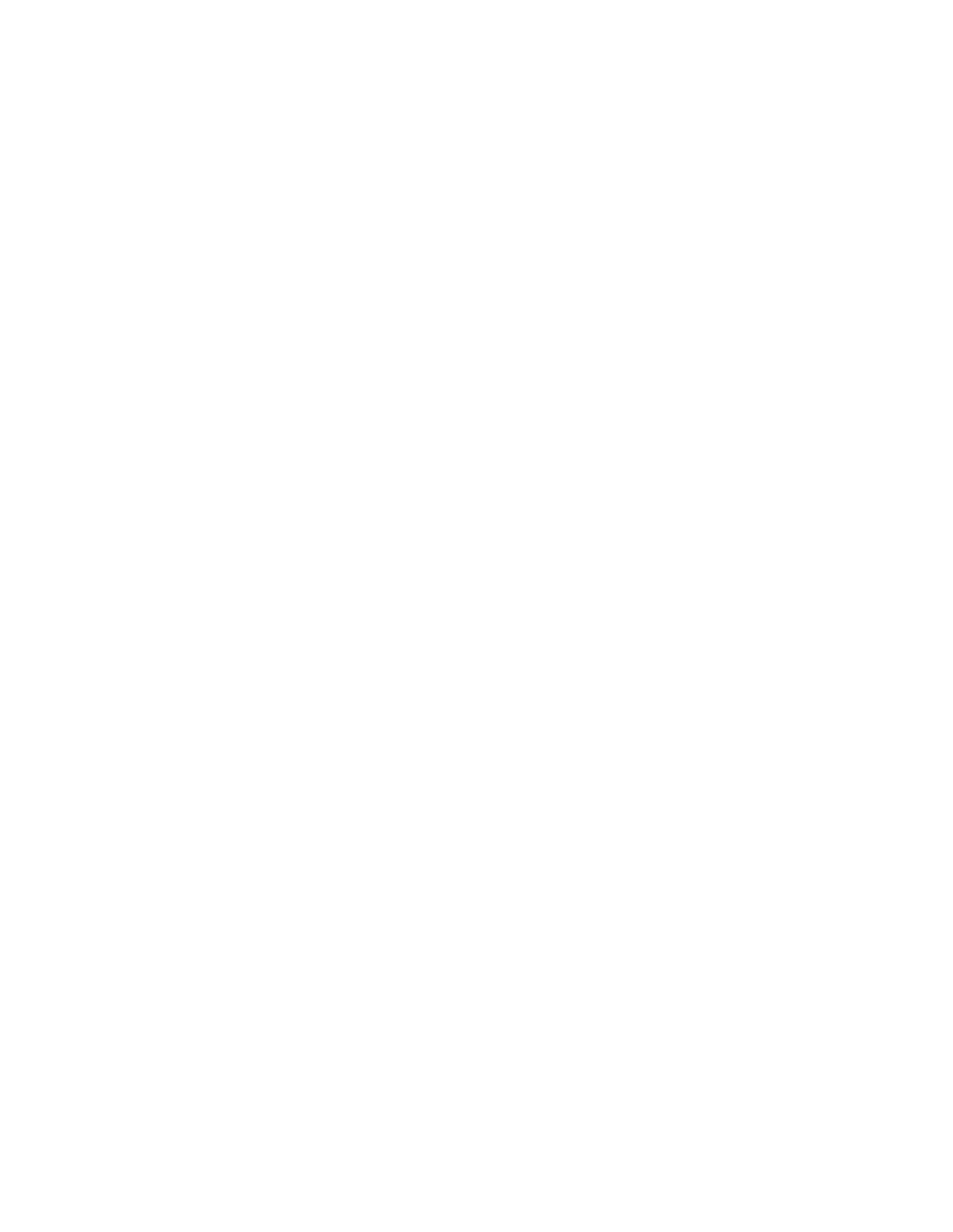# **PREFACE**

### **Introduction**

The State of Florida first mandated statewide building codes during the 1970s at the beginning of the modern construction boom. The first law required all municipalities and counties to adopt and enforce one of the four state recognized model codes known as the state minimum building codes. During the early 1990s a series of natural disasters, together with the increasing complexity of building construction regulation in vastly changed markets precipitated the comprehensive review of the state building code system. The study revealed that building code adoption and enforcement was inconsistent throughout the state and those local codes thought to be the strongest proved inadequate when tested by major hurricane events. The consequences were devastation to lives and economies and a statewide property insurance crisis. The response was reform of the state building construction system which placed emphasis on uniformity and accountability.

The Florida Building Code (the Code) is the central piece of the new building code system. This single statewide unified code is developed and maintained by the Florida Building Commission. It is administered and enforced by local jurisdictions and certain state agencies which may, under certain strictly defined conditions, amend requirements to be more stringent. The reformed building code system also establishes accountability for licensed contractors and designers and for local enforcement jurisdictions. It also establishes building code education requirements for all licensees and uniform procedures and quality control in a product approval system.

The Code supersedes all local codes and is automatically effective on the 2001 date established by state law. The Code is based on a national model building code and national consensus standards and incorporates all state agency building codes and regulations. It has been harmonized with the Florida Fire Prevention Code to established unified and consistent standards. Together, the Florida Building Code and the Florida Fire Prevention Code contain all state standards for the design and construction of buildings in the state of Florida. All local amendments to these codes may be obtained from the Florida Department of Community Affairs or the Florida Department of Insurance, State Fire Marshal, respectively.

The Code is compiled in four volumes with the National Electrical Code<sup> $\&$ </sup> adopted by reference. The four volumes are: Building, which includes energy, accessibility and state agency regulations; Plumbing; Mechanical; and Fuel Gas. The National Electrical Code<sup>®</sup> is reference standard NFPA 70-2002 which must be obtained separately.

## **Development**

Chapter 98-287, Laws of Florida, established the Florida Building Commission and directed it to develop the Code. In October 1998 the Commission selected the model codes which form the base requirements of the Code. These base codes were then amended to tailor requirements, including energy, accessibility and hurricane resistance, to be Florida specific. The draft Code was presented to the 2000 Florida Legislature which directed specific changes and authorized, by Chapter 2000-141, Laws of Florida, the final Code to become effective July 1, 2001. The Commission completed the changes and reconsideration directed by the Legislature and adopted this first edition of the Code by administrative rule in January 2001. The 2001 code became effective on March 1, 2002.

The base codes include: the Standard Building Code, 1997 edition; the National Electrical Code<sup>®</sup>, 2002 edition; the Standard Plumbing Code, 1997 edition; the International Mechanical Code, 1998 edition; the International Fuel Gas Code, 1997 edition; and, structural requirements of the South Florida Building Code as they apply to the "High Velocity Hurricane Zone." State codes adopted include the Florida Energy Efficiency Code for Building Construction, the Florida Accessibility Code for Building Construction and the Fair Housing Guidelines.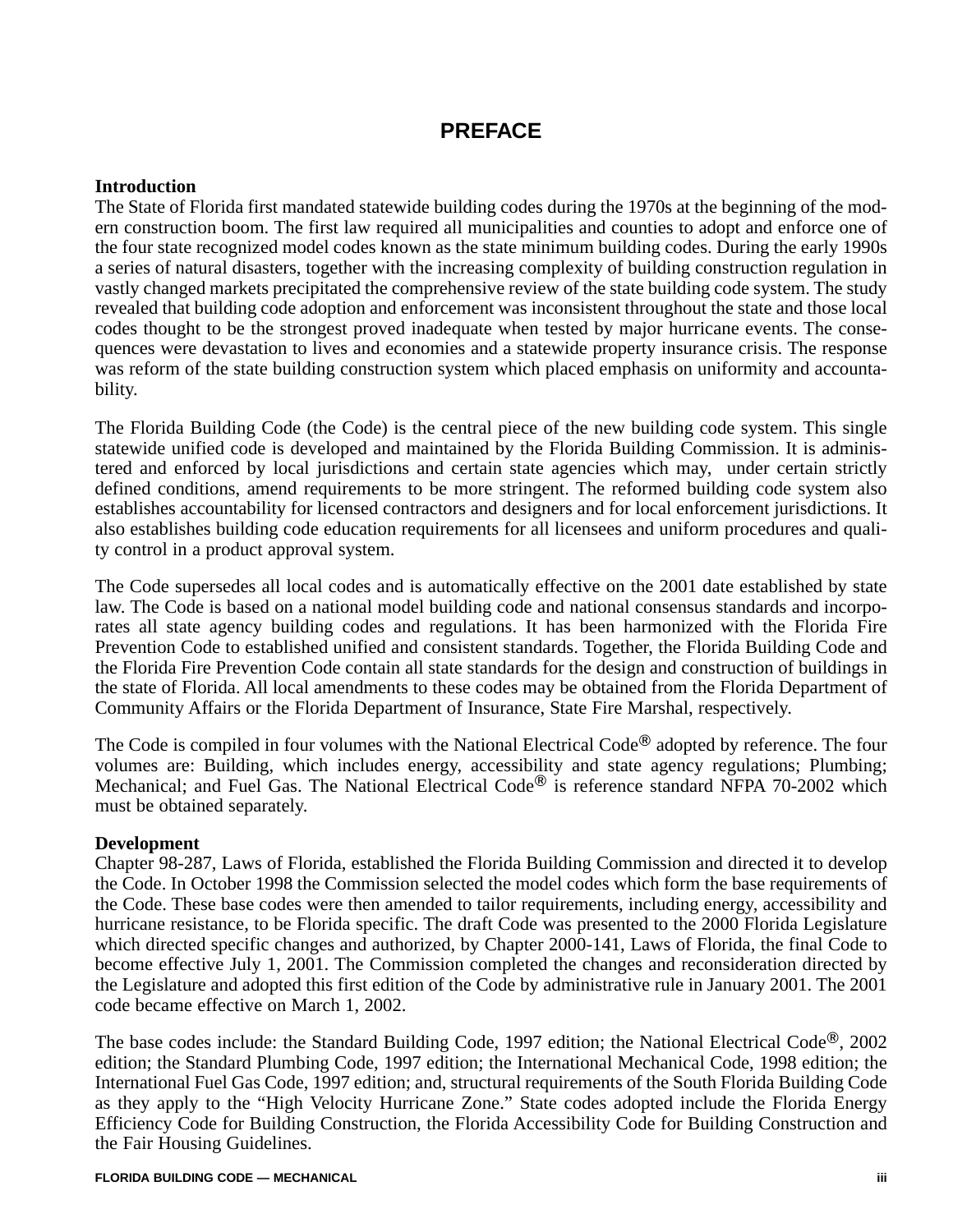The base codes were amended through an extensive public review and input process. Nine technical advisory committees (TAC) were established using ANSI guidelines for consensus standards committees. The TACs are: Joint Building Fire (a joint committee of the Commission and the State Fire Marshal); Building Structural; Plumbing and Fuel Gas; Mechanical; Electrical; Energy; Accessibility; Special Occupancy (state agency construction and facility licensing regulations); and Administrative/Enforcement. The TACs reviewed proposed amendments to the Code and made recommendations to the Commission. The Commission obtained public comment on the first working draft compiled from the TAC recommendations then refined the Code through development of two additional drafts. The third draft was presented to the 2000 Legislature for review and approval.

## **Adoption and Maintenance**

The Florida Building Code is adopted and updated by the Florida Building Commission. The first edition and future updates and editions supersede all previous codes upon adoption by the Commission and do not require adoption by local jurisdictions. Minimum requirements for permitting, plans review and inspections are established by the Code, and local jurisdictions may adopt additional administrative requirements which are more stringent. Local technical amendments are subject to strict criteria established by s. 553.73, F.S. They are subject to Commission review when it updates the Code triennially and are subject to appeal to the Commission according to the procedures established by s. 553.73, F.S.

## **Marginal Markings**

Short horizontal lines in the margins within the body of the code indicate a change from the of the base codes except where a change was minor.

Dotted lines in the margins within the body of the code indicate a change from the 2001 Florida Building Code to the 2002 revisions.

Solid lines in the margins within the body of the code indicate a change from the 2002 Florida Building Code to the June 30, 2003 revisions.

Deletion indicators  $(\vec{x})$  are provided in the margin where a paragraph or item listing has been deleted if the deletion resulted in a change of requirements through the 2002 revisions.

Deletion indicators  $(\star)$  are provided in the margin where a paragraph or item listing has been deleted if the deletion resulted in a change of requirements from the 2002 edition to the June 30, 2003 edition.

### **Acknowledgments**

The Florida Building Code is the work product of hundreds of building designers, contractors, regulators and other interested parties. Its development spanned two and one half years and involved more than one hundred thousand hours of volunteer and staff time. The majority of the Code is derived from the base codes and the efforts of the organizations which developed and maintain these codes and the standards referenced within them. These organizations include the Southern Building Code Congress International, the International Code Council, the National Fire Protection Association, the Broward County Board of Rules and Appeals, the Miami-Dade County Building Department and Code Compliance Office and all organizations listed in the reference standards chapters of each volume of the Code. Special acknowledgment is given to staff and the hundreds of volunteers who committed their time and effort to development of the code and to the Florida Conflict Resolution Consortium for its facilitation and consensus processes design. Their commitment and efforts to develop a final consensus code are the basis of its strength and value to the citizens of Florida.

• • • •

**The Contract**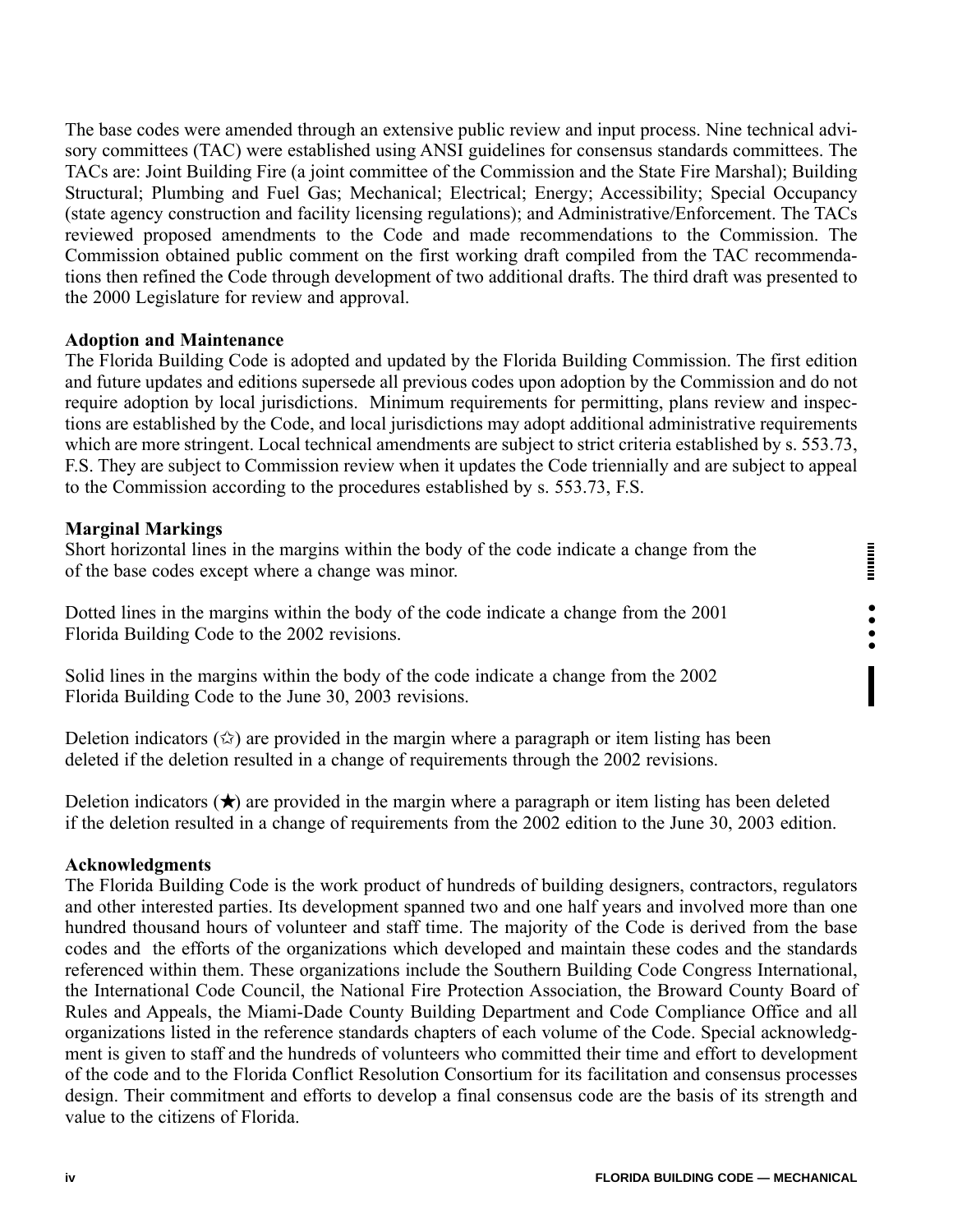# **CHAPTER 3 GENERAL REGULATIONS**

#### **SECTION 301 GENERAL**

**301.1 Scope.** This chapter shall govern the approval and installation of all equipment and appliances that comprise parts of the building mechanical systems regulated by this code.

**301.2 Energy utilization.** Heating, ventilating and air-conditioning systems of all structures shall be designed and installed for efficient utilization of energy in accordance with Chapter 13 of the *Florida Building Code, Building.*

**301.3 Fuel gas appliances and equipment.** The approval and installation of fuel gas distribution piping and equipment, fuel gas-fired appliances and fuel gas-fired appliance venting systems shall be in accordance with the *Florida Building Code, Fuel Gas.*

Ξ

**301.4 Listed and labeled.**All appliances regulated by this code shall be listed and labeled, unless otherwise approved in accordance with Sections 301.4.1 through 301.4.4.

**301.4.1 Modifications.** Whenever there are practical difficulties involved in carrying out the provisions of this code, the code official shall have the authority to grant modifications for individual cases, provided the code official shall first find that special individual reason makes the strict letter of this code impractical and the modification is in compliance with the intent and purpose of this code and that such modification does not lessen health, life and fire safety requirements. The details of action granting modifications shall be recorded and entered in the files of the mechanical inspection department.

**301.4.2 Alternative materials, methods, equipment and appliances.** The provisions of this code are not intended to prevent the installation of any material or to prohibit any method of construction not specifically prescribed by this code, provided that any such alternative has been approved. An alternative material or method of construction shall be approved where the code official finds that the proposed design is satisfactory and complies with the intent of the provisions of this code, and that the material, method or work offered is, for the purpose intended, at least the equivalent of that prescribed in this code in quality, strength, effectiveness, fire resistance, durability and safety.

**301.4.3 Required Testing.** Whenever there is insufficient evidence of compliance with the provisions of this code, or evidence that a material or method does not conform to the requirements of this code, or in order to substantiate claims for alternative materials or methods, the code official shall have the authority to require tests as evidence of compliance to be made at no expense to the jurisdiction.

**301.4.3.1 Test methods.** Test methods shall be as specified in this code or by other recognized test standards. In the absence of recognized and accepted test methods, the code official shall approve the testing procedures.

**301.4.3.2 Testing agency.** All tests shall be performed by an approved agency.

**301.4.3.3 Test reports.** Reports of tests shall be retained by the code official for the period required for retention of public records.

**301.4.4 Materials, equipment and appliance reuse.** Materials, equipment, appliances and devices shall not be reused unless such elements have been reconditioned, tested and placed in good and proper working condition and approved.

**301.5 Labeling.** Labeling shall be in accordance with the procedures set forth in Sections 301.5.1 through 301.5.2.3.

**301.5.1 Testing.** An approved agency shall test a representative sample of the mechanical equipment and appliances being labeled to the relevant standard or standards. The approved agency shall maintain a record of all of the tests performed. The record shall provide sufficient detail to verify compliance with the test standard.

**301.5.2 Inspection and identification.** The approved agency shall periodically perform an inspection, which shall be in-plant if necessary, of the mechanical equipment and appliances to be labeled. The inspection shall verify that the labeled mechanical equipment and appliances are representative of the mechanical equipment and appliances tested.

**301.5.2.1 Independent.** The agency to be approved shall be objective and competent. To confirm its objectivity, the agency shall disclose all possible conflicts of interest.

**301.5.2.2 Equipment.** An approved agency shall have adequate equipment to perform all required tests. The equipment shall be periodically calibrated.

**301.5.2.3 Personnel.** An approved agency shall employ experienced personnel educated in conducting, supervising and evaluating tests.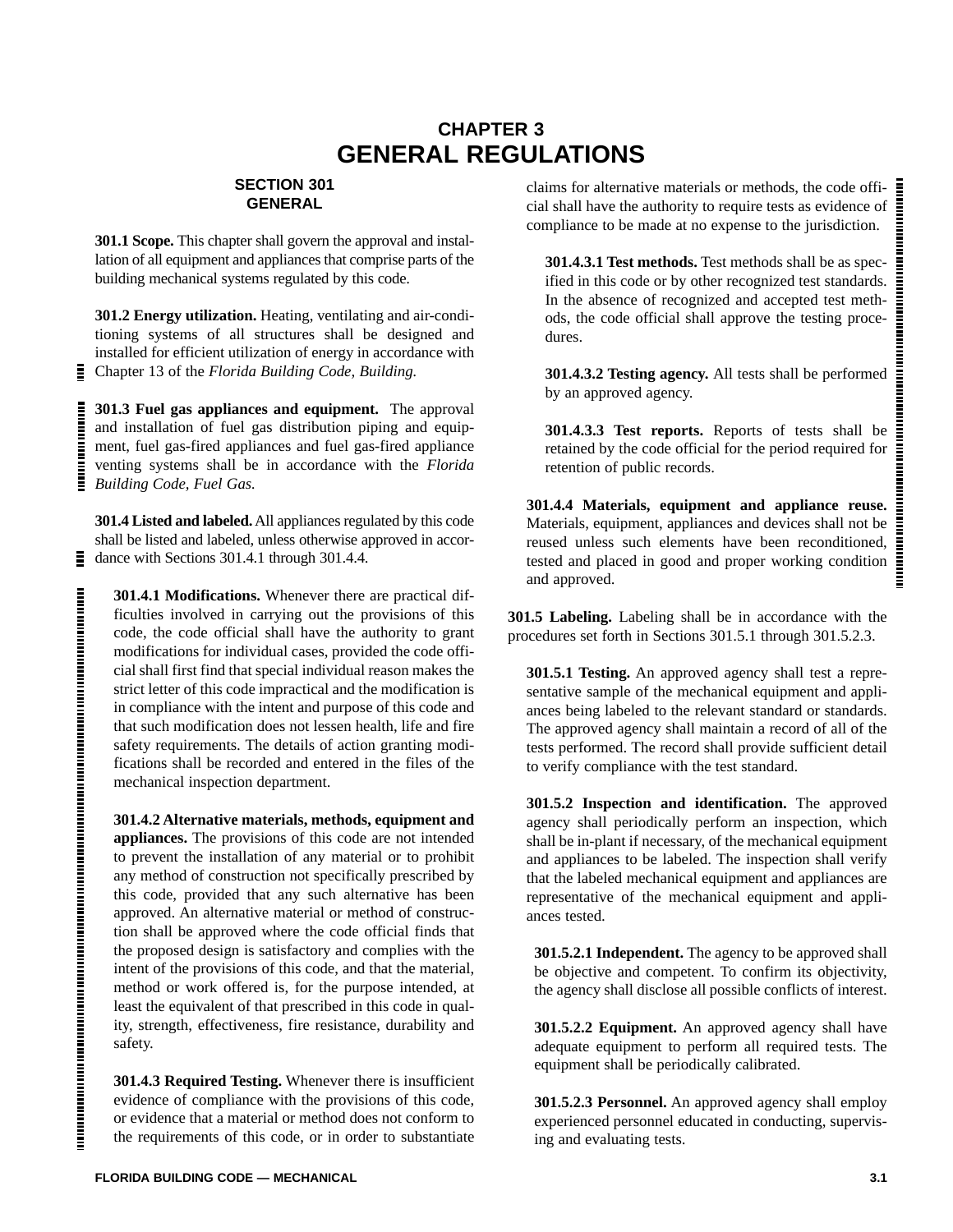**301.6 Label information.** A permanent factory-applied nameplate(s) shall be affixed to appliances on which shall appear legible lettering, the manufacturer's name or trademark, the model number, serial number and the seal or mark of the approved agency. A label shall also include the following:

- 1. Electrical equipment and appliances: Electrical rating in volts, amperes and motor phase; identification of individual electrical components in volts, amperes or watts, motor phase; Btu/h (W) output; and required clearances.
- 2. Absorption units: Hourly rating in Btu/h (W); minimum hourly rating for units having step or automatic modulating controls; type of fuel; type of refrigerant; cooling capacity in Btu/h (W); and required clearances.
- 3. Fuel-burning units: Hourly rating in Btu/h (W); type fuel approved for use with the appliance; and required clearances.
- 4. Electric comfort heating appliances: Name and trademark of the manufacturer; the model number or equivalent; the electric rating in volts, ampacity and phase; Btu/h (W) output rating; individual marking for each electrical component in amperes or watts, volts and phase; required clearances from combustibles; and a seal indicating approval of the appliance by an approved agency.

**301.7 Conflicts.** Where conflicts between this code and the conditions of listing or the manufacturer's installation instructions occur, the provisions of this code shall apply.

**Exception:** Where enforcement of a code provision would violate the conditions of the listing of the equipment or appliance, the conditions of the listing and the manufacturer's installation instructions shall apply.

**301.8 Electrical.** Electrical wiring, controls and connections to equipment and appliances regulated by this code shall be in accordance with Chapter 27 of the *Florida Building Code, Building.*

**301.9 Plumbing connections.** Potable water supply and building drainage system connections to equipment and appliances regulated by this code shall be in accordance with **Exampliances regulated by this code shall** the *Florida Building Code, Plumbing.* 

**301.10 Fuel types.** Fuel-fired appliances shall be designed for use with the type of fuel to which they will be connected and the altitude at which they are installed. Appliances that comprise parts of the building mechanical system shall not be converted for the usage of a different fuel, except where approved and converted in accordance with the manufacturer's instructions. The fuel input rate shall not be increased or decreased beyond the limit rating for the altitude at which the appliance is installed.

**301.11 Vibration isolation.** Where vibration isolation of equipment and appliances is employed, an approved means of supplemental restraint shall be used to accomplish the support and restraint.

**301.12 Repair.** Defective material or parts shall be replaced or repaired in such a manner so as to preserve the original approval or listing.

**301.13 Wind resistance.** Mechanical equipment, appliances and supports that are exposed to wind shall be designed and installed to resist the wind pressures on the equipment and the supports as determined in accordance with the *Florida* *Building Code, Building.* This may be accomplished by design or by application of section 301.13.1.

**301.13.1 Ground-mounted units.** Ground-mounted units for R3 residential applications may be anchored with #14 screws with gasketed washers according to the following.

- 1. For units with sides less than 12 inches, one screw shall be used at each side of the unit.
- 2. For units between 12 and 24 inches, two screws shall be used per side.
- 3. For units between 24 and 36 inches, three screws shall be used per side.
- 4. For units greater than 36 inches or 5 tons, anchorage shall be designed in accordance with 301.13.

#### **NOTES:**

- 1. Corrosion protection. Buildings located within 3,000 feet of the ocean should utilize non-ferrous metal, stainless steel or steel with minimum G-90 hot-dip galvanized coating for equipment stands and anchors and stainless steel screws.
- 2. Strapping. Job site strengthening of fan cowlings and vent hoods is recommended. Two or four stainless steel cables are recommended, depending on design wind conditions. Alternatively, additional, heavy straps can be screwed to the cowling and curb.

**301.14 Flood hazard.** For structures located in a flood-hazard zone or a high-hazard zone, mechanical systems shall be either placed above the base flood elevation or protected so as to prevent water from entering or accumulating within the equipment, appliances, ducts or plenum space during floods up to the base flood elevation.

**301.15 NFPA Standards.** Unless otherwise specified in this code, air conditioning equipment shall comply with the following standards: ✩

- 1. NFPA 90A (Standard for the Installation of Air Conditioning and Ventilating Systems)
- 2 NFPA 90B (Standard for the Installation of Warm Air ,,,,,,,,,,, Heating and Air Conditioning Systems)

#### **SECTION 302 PROTECTION OF STRUCTURE**

**302.1 Penetrations of floor/ceiling assemblies and fireresistance-rated assemblies.** Penetrations of floor/ceiling assemblies and assemblies required to have a fire-resistance rating shall be protected in accordance with the *Florida Building Code, Building.*

**302.2 Cutting, notching and boring holes.** Notches on the ends of solid wood joists shall not exceed one-fourth of the depth. Holes bored for pipes or cable shall not be within 2 inches (51 mm) of the top or bottom of the solid wood joist, and the diameter of any such hole shall not exceed one-third of the depth of the joist. Notches for pipes in the top or bottom of solid wood joists shall not exceed one-sixth of the depth and shall not be located in the middle one-third of the span.

**302.3 Notching and cutting of wood studs.** In exterior walls and bearing partitions, wood studs shall not be cut or notched to a depth exceeding 25 percent of its depth. Wood studs shall not be cut or notched to a depth exceeding 40 percent of the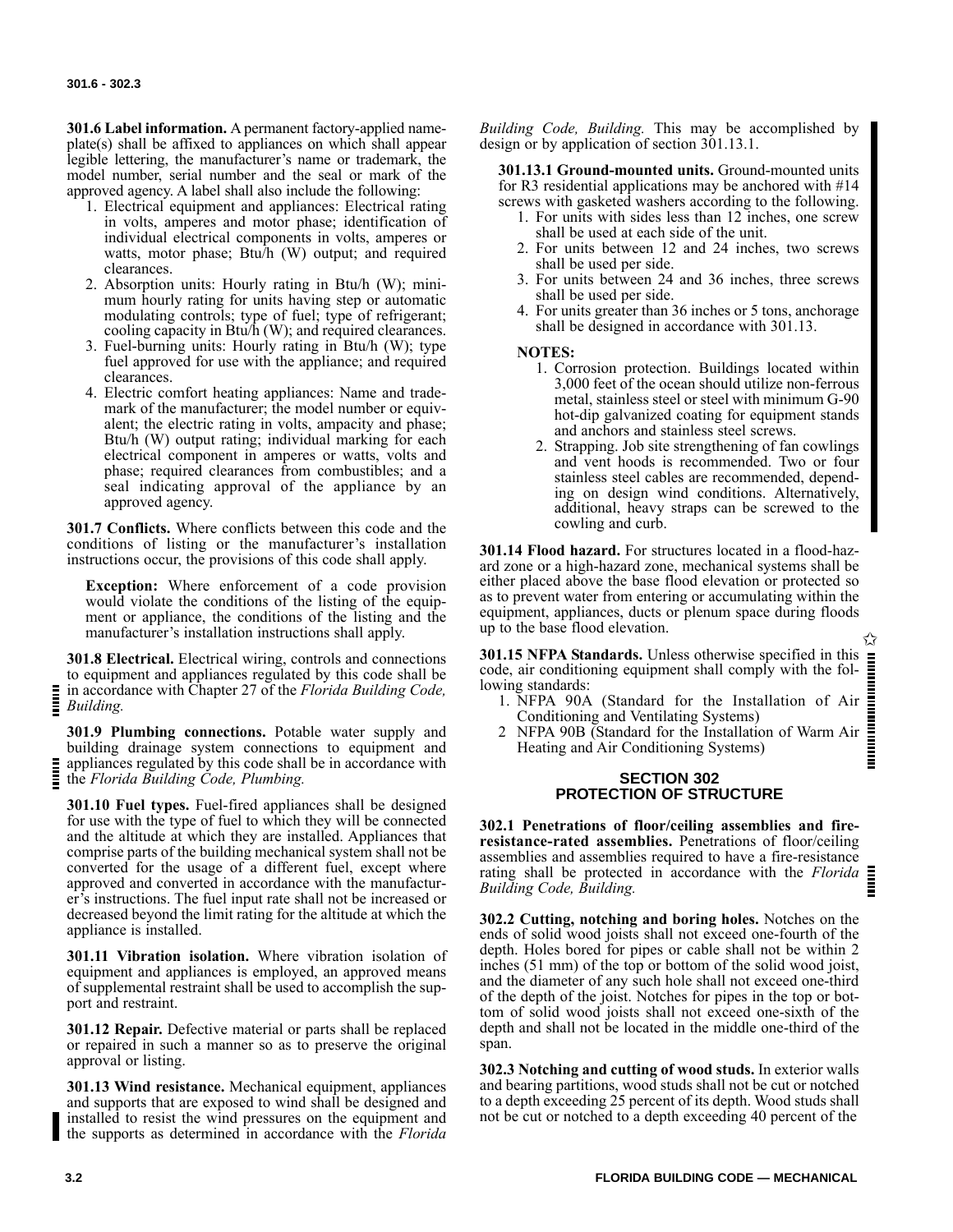depth of the stud in nonload-bearing partitions supporting no loads other than the weight of the partition.

**302.3.1 Bored holes.** The diameter of a bored hole shall not exceed 40 percent of the stud depth.

**Exceptions:**

- 1. In nonload-bearing partitions, the diameter of bored holes shall not exceed 60 percent of the depth of the stud.
- 2. Where each stud that is bored is doubled and not more than two adjacent double studs are bored, the diameter of bored holes shall not exceed 60 percent of the depth of the stud.

**302.3.1.1 Location.** The edge of the bored hole shall not be nearer than  $\frac{5}{8}$  inch (15.9 mm) to the edge of the stud. Bored holes shall not be located at the same section of stud as a cut or notch.

#### **SECTION 303 EQUIPMENT AND APPLIANCE LOCATION**

**303.1 General.** Equipment and appliances shall be located as required by this section, specific requirements elsewhere in this code and the conditions of the equipment and appliance listing.

**303.2 Hazardous locations.** Appliances shall not be located in a hazardous location unless listed and approved for the specific installation.

**303.3 Prohibited locations.** Fuel-fired appliances shall not be located in, or obtain combustion air from, any of the following rooms or spaces:

- 1. Sleeping rooms.
- 2. Bathrooms.
- 3. Toilet rooms.
- 4. Storage closets.
- 5. Surgical rooms.

**Exception:** This section shall not apply to the following appliances:

- 1. Direct-vent appliances that obtain all combustion air directly from the outdoors.
- 2. Solid fuel-fired appliances and fireplaces, provided that the room is not a confined space and the building is not of unusually tight construction.
- 3. Appliances installed in a dedicated enclosure in which all combustion air is taken directly from the outdoors, in accordance with Section 703 or 704. Access to such enclosure shall be through a solid door, weather-stripped in accordance with the exterior door air leakage requirements of the energy code and equipped with an approved self-closing device.

**303.4 Protection from damage.** Appliances shall not be installed in a location where subject to mechanical damage unless protected by approved barriers.

**303.5 Indoor locations.** Fuel-fired furnaces and boilers installed in closets and alcoves shall be listed for such installation. For purposes of this section, a closet or alcove shall be defined as a room or space having a volume not less than 12 times the total volume of fuel-fired appliances other than boilers and not less than 16 times the total volume of boilers. Room volume shall be computed using the gross floor area and the actual ceiling height up to a maximum computation height of 8 feet (2438 mm).

**303.6 Outdoor locations.** Appliances installed in other than indoor locations shall be listed and labeled for outdoor installation.

**303.7 Pit locations.** Appliances installed in pits or excavations shall not come in direct contact with the surrounding soil. The sides of the pit or excavation shall be held back a minimum of 12 inches (305 mm) from the appliance. Where the depth exceeds 12 inches (305 mm) below adjoining grade, the walls of the pit or excavation shall be lined with concrete or masonry. Such concrete or masonry shall extend a minimum of 4 inches (102 mm) above adjoining grade and shall have sufficient lateral load-bearing capacity to resist collapse. The appliance shall be protected from flooding in an approved manner.

#### **SECTION 304 INSTALLATION**

**304.1 General.** Equipment and appliances shall be installed as required by the terms of their approval. Equipment and appliances shall be installed in accordance with the conditions of listing and the manufacturer's installation instructions and this code. Manufacturer's installation instructions shall be available on the job site at the time of inspection.

**304.2 Public garages/Parking structures.** Appliances shall be installed in accordance with the manufacturer's instructions and NFPA 88B.

**304.5 Construction and protection.** Boiler rooms and furnace rooms shall be protected as required by the *Florida Building Code, Building.*  $\star$ 

**304.6 Clearances to combustible construction.** Heat-producing equipment and appliances shall be installed to maintain the required clearances to combustible construction as specified in the listing and manufacturer's instructions. Such clearances shall be reduced only in accordance with Section 308. Clearances to combustibles shall include such considerations as door swing, drawer pull, overhead projections or shelving and window swing, shutters, coverings and drapes. Devices such as door stops or limits, closers, drapery ties or guards shall not be used to provide the required clearances.

**304.7 Clearances from grade.** Equipment and appliances installed at grade level shall be supported on a level minimum  $3 \frac{1}{2}$  inch concrete slab or other approved material extending a minimum of 2 inches above adjoining finished grade. Suspended equipment and appliances shall be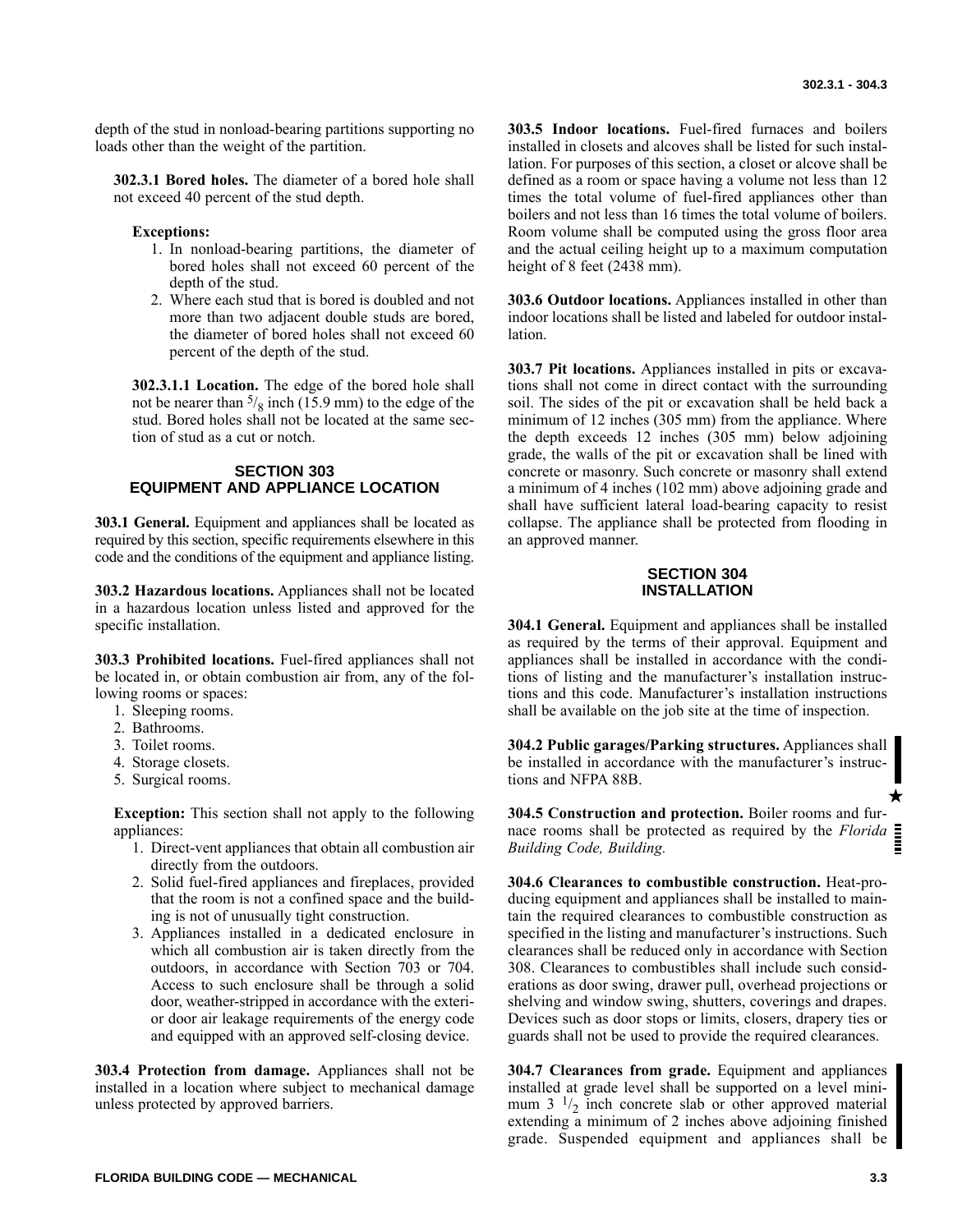installed a minimum of 6 inches (152 mm) above adjoining grade to provide support and protection from contact with soil or water.

**Exception:** On changeouts or new installations of existing buildings where equipment is replaced that has a support platform approved under a previous code.

**304.8 Guards.** Guards shall be provided where appliances, equipment, fans or other components that require service are located within 10 feet (3048 mm) of a roof edge or open side of a walking surface and such edge or open side is located more than 30 inches (762 mm) above the floor, roof or grade below. The top of the guard shall be located not less than 42 inches (1067 mm) above the elevated surface adjacent to the guard. The guard shall be constructed so as to prevent the passage of a 21-inch-diameter (533 mm) sphere and shall comply with the loading requirements for guards specified in **the** *Florida Building Code, Building*.

**304.9 Area served.** Appliances serving different areas of a building other than where they are installed shall be permanently marked in an approved manner that uniquely identifies the appliance and the area it serves.

#### **SECTION 305 PIPING SUPPORT**

**305.1 General.** All mechanical system piping shall be supported in accordance with this section.

**305.2 Materials.** Pipe hangers and supports shall have sufficient strength to withstand all anticipated static and specified dynamic loading conditions associated with the intended use. Pipe hangers and supports that are in direct contact with piping shall be of approved materials that are compatible with the piping and that will not promote galvanic action.

**305.3 Structural attachment.** Hangers and anchors shall be attached to the building construction in an approved manner.

**305.4 Interval of support.** Piping shall be supported at distances not exceeding the spacing specified in Table 305.4, or piping shall be supported in accordance with MSS SP-69.

#### **TABLE 305.4 PIPING SUPPORT SPACINGa**

| <b>PIPING MATERIAL</b>                                                     | <b>MAXIMUM</b><br><b>HORIZONTAL</b><br><b>SPACING</b><br>(FEET) | <b>MAXIMUM</b><br><b>VERTICAL</b><br><b>SPACING</b><br>(FEET) |                                                                                                                                                                                                                                   |
|----------------------------------------------------------------------------|-----------------------------------------------------------------|---------------------------------------------------------------|-----------------------------------------------------------------------------------------------------------------------------------------------------------------------------------------------------------------------------------|
| ABS pipe                                                                   | 4                                                               | 10 <sup>b</sup>                                               | Ξ                                                                                                                                                                                                                                 |
| Aluminum pipe and tubing                                                   | 10                                                              | 15                                                            |                                                                                                                                                                                                                                   |
| Brass pipe                                                                 | 10                                                              | 10                                                            |                                                                                                                                                                                                                                   |
| Brass tubing, $1 \frac{1}{4}$ -inch<br>diameter and smaller                | 6                                                               | 10                                                            |                                                                                                                                                                                                                                   |
| Cast-iron pipe b                                                           | 5                                                               | 15                                                            |                                                                                                                                                                                                                                   |
| Copper or copper alloy pipe                                                | 12                                                              | 10                                                            |                                                                                                                                                                                                                                   |
| Copper or copper alloy tubing,<br>$1^{1/4}$ -inch diameter and smaller     | 6                                                               | 10                                                            |                                                                                                                                                                                                                                   |
| Copper or copper alloy tubing,<br>$1\frac{1}{2}$ -inch diameter and larger | 10                                                              | 10                                                            |                                                                                                                                                                                                                                   |
| CPVC pipe or tubing, 1 inch<br>and smaller                                 | 3                                                               | 10 <sup>b</sup>                                               |                                                                                                                                                                                                                                   |
| CPVC pipe or tubing, $1 \frac{1}{4}$<br>inch and larger                    | 4                                                               | 10 <sup>b</sup>                                               | in de la componentación de la construction de la construction de la construction de la construction de la const<br>Construction de la construction de la construction de la construction de la construction de la construction de |
| Steel pipe                                                                 | 12                                                              | 15                                                            |                                                                                                                                                                                                                                   |
| Steel tubing                                                               | 8                                                               | 10                                                            |                                                                                                                                                                                                                                   |
| Lead pipe                                                                  | Continuous                                                      | 4                                                             |                                                                                                                                                                                                                                   |
| PB pipe or tubing                                                          | $2^{2/3}$<br>(32 inches)                                        | 4                                                             |                                                                                                                                                                                                                                   |
| PVC pipe                                                                   | 4                                                               | 10 <sup>b</sup>                                               | Ē                                                                                                                                                                                                                                 |

For SI: 1 inch = 25.4 mm: 1 foot = 304.8 mm.

a The maximum horizontal spacing of cast-iron pipe hangers shall be increased to 10 feet where 10-foot lengths of pipe are installed.

b Mid-story guide for sizes 2-inches and smaller.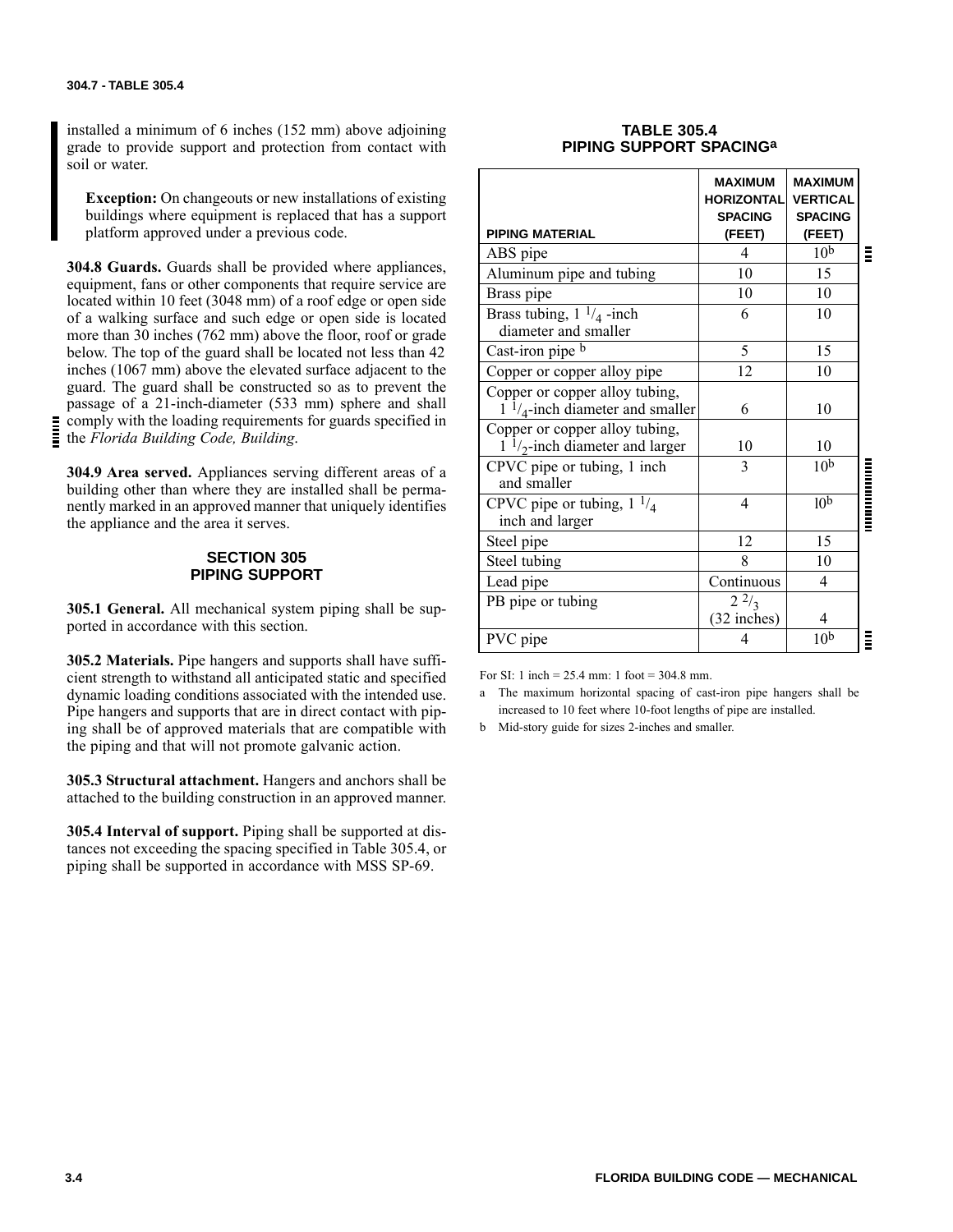**305.5 Sway bracing.** Rigid support sway bracing shall be provided at changes in direction greater than 45 degrees (0.8 rad) for pipe sizes 4 inches (102 mm) and larger.

#### **SECTION 306 ACCESS AND SERVICE SPACE**

**306.1 Clearances for maintenance and replacement.** Clearances around appliances to elements of permanent construction, including other installed equipment and appliances, shall be sufficient to allow inspection, service, repair or replacement without removing such elements of permanent construction or disabling the function of a required fireresistance- rated assembly.

**306.1.1 Central furnaces.** Central furnaces within compartments or alcoves shall have a minimum working space clearance of 3 inches (76 mm) along the sides, back and top with a total width of the enclosing space being at least 12 inches (305 mm) wider than the furnace. Furnaces having a firebox open to the atmosphere shall have at least 6 inches (152 mm) working space along the front combustion chamber side. Combustion air openings at the rear or side of the compartment shall comply with the requirements of Chapter 7.

**Exception:** This section shall not apply to replacement appliances installed in existing compartments and alcoves where the working space clearances are in accordance with the equipment or appliance manufacturer's installation instructions.

**306.2 Appliances in rooms**. Rooms containing appliances requiring access shall be provided with a door and an unobstructed passageway measuring not less than 36 inches (914 mm) wide and 80 inches (2032 mm) high.

**Exception:** Within a dwelling unit, appliances installed in a compartment, alcove, basement or similar space shall be accessed by an opening or door and an unobstructed passageway measuring not less than 24 inches (610 mm) wide and large enough to allow removal of the largest appliance in the space, provided that a level service space of not less than 30 inches (762 mm) deep and the height of the appliance, but not less than 30 inches (762 mm), present at the front or service side of the appliance with the door open.

**306.3 Appliances in attics.** Attics containing appliances requiring access shall be provided with an opening and unobstructed passageway large enough to allow removal of the largest appliance. The passageway shall not be less than 30 inches (762 mm) high and 22 inches (559 mm) wide and not more than 6 feet (1829 mm) in length measured along the centerline of the passageway from the attic access opening to the appliance's service panel. The passageway shall have continuous solid flooring not less than 24 inches (610 mm) wide. A level service space not less than 30 inches (762 mm) deep and 30 inches (762 mm) wide shall be present at the front or service side of the appliance. The clear access opening dimensions shall be a minimum of 20 inches by 30 inches (508 mm by 762 mm), where such dimensions are large enough to allow removal of the largest appliance.

**Exception:** The passageway and level service space are not required where the appliance is capable of being serviced and removed through the required opening.

**306.3.1 Electrical requirements.** A lighting fixture with receptacle outlet, controlled by a switch located at the passageway opening, shall be provided so as to light the pas- $\overline{\phantom{a}}$ sageway and service area and installed in accordance with NFPA 70.

**306.4 Appliances under floors.** Underfloor spaces containing appliances requiring access shall be provided with an access opening and unobstructed passageway large enough to remove the largest appliance. The passageway shall not be less than 30 inches (762 mm) high and 22 inches (559 mm) wide, nor more than 20 feet (6096 mm) in length measured along the centerline of the passageway from the opening to the appliance. A level service space not less than 30 inches (762 mm) deep and 30 inches (762 mm) wide shall be present at the front or service side of the appliance. If the depth of the passageway or the service space exceeds 12 inches (305 mm) below the adjoining grade, the walls of the passageway shall be lined with concrete or masonry. Such concrete or masonry shall extend a minimum of 4 inches (102 mm) above the adjoining grade and shall have sufficient lateral-bearing capacity to resist collapse. The clear access opening dimensions shall be a minimum of 22 inches by 30 inches (559 mm by 762 mm), where such dimensions are large enough to allow removal of the largest appliance.

**Exception:** The passageway is not required where the level service space is present when the access is open and the appliance is capable of being serviced and removed through the required opening.

**306.4.1 Electrical requirements.** A lighting fixture with receptacle outlet, controlled by a switch located at the pas- $\equiv$ sageway opening, shall be provided so as to light the passageway and service area and installed in accordance with NFPA 70.

**306.5 Equipment and appliances on roofs or elevated** structures. Where equipment and appliances requiring access are installed on roofs or elevated structures at a height exceeding 16 feet (4877 mm), such access shall be provided by a permanent approved means of access, the extent of which shall be from grade or floor level to the equipment and appliances' level service space. Such access shall not require climbing over obstructions greater than 30 inches (762 mm) high or walking on roofs having a slope greater than 4 units vertical in 12 units horizontal (33-percent slope).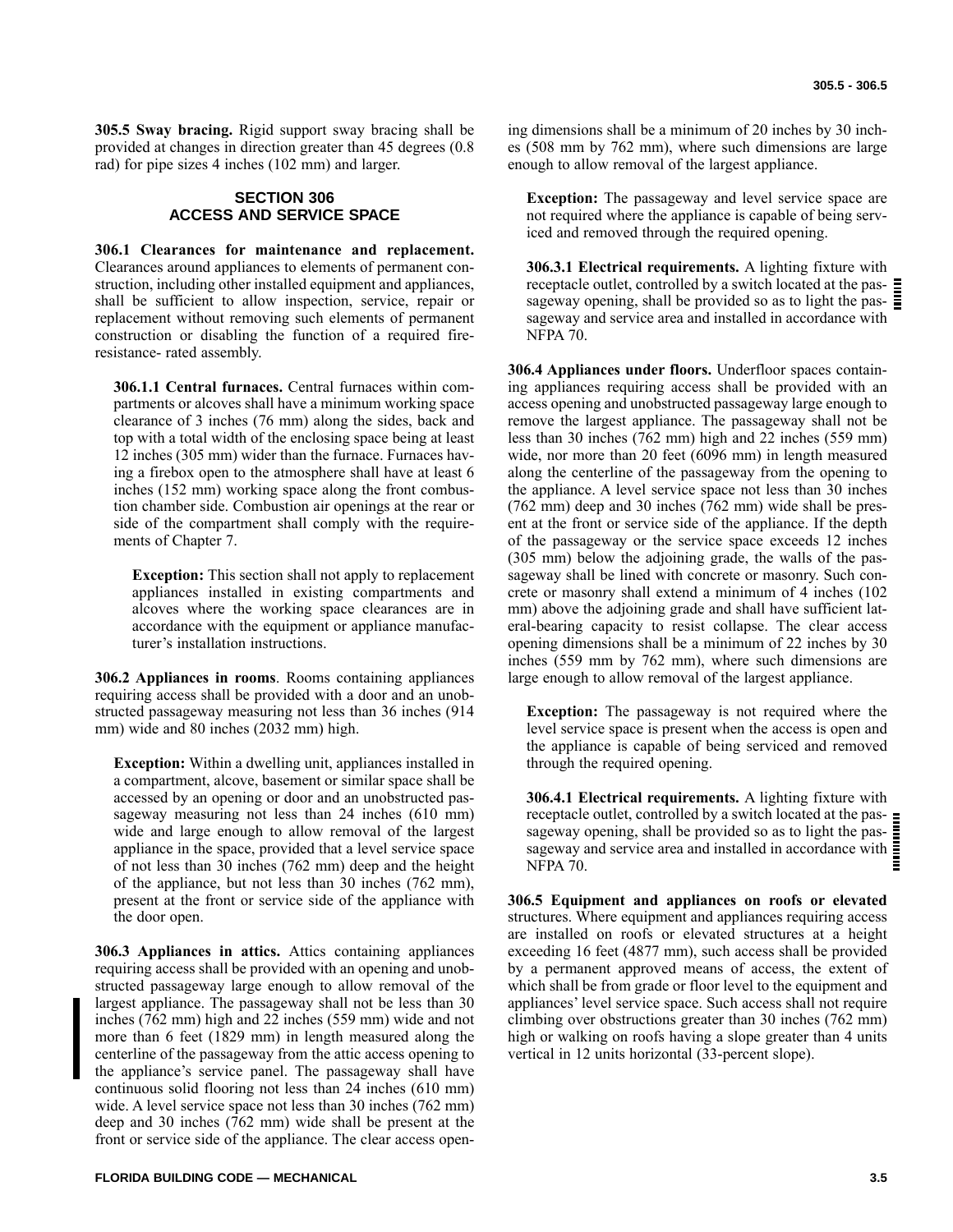**306.6 Sloped roofs.** Where appliances are installed on a roof having a slope of 3 units vertical in 12 units horizontal (25-percent slope) or greater and having an edge more than 30 inches (762 mm) above grade at such edge, a level platform shall be provided on each side of the appliance to which access is required by the manufacturer's installation instructions for service, repair or maintenance. The platform shall not be less than 30 inches (762 mm) in any dimension and shall be provided with guards in accordance with Section 304.8.

#### **SECTION 307 CONDENSATE DISPOSAL**

**307.1 Fuel-burning appliances.** Liquid combustion byproducts of condensing appliances shall be collected and discharged to an approved plumbing fixture or disposal area in accordance with the manufacturer's installation instructions. Condensate piping shall be of approved corrosion-resistant material and shall not be smaller than the drain connection on the appliance. Such piping shall maintain a minimum horizontal slope in the direction of discharge of not less than oneeighth inch vertical in one foot horizontal (1-percent slope).

**307.2 Evaporators and cooling coils.** Condensate drain systems shall be provided for equipment and appliances containing evaporators or cooling coils. Condensate drain systems shall be designed, constructed and installed in accordance with Sections 307.2.1 through 307.2.5.

**307.2.1 Condensate disposal.** Condensate from all cooling coils or evaporators shall be conveyed from the drain pan outlet to an approved place of disposal as follows:

- 1. Units larger than 6 tons (21.1 kW) nominal capacity shall discharge to a sanitary sewer drain, storm sewer drain or a French drain constructed in accordance with Section 307.2.1.1. Where discharging to a sanitary sewer, such drains shall be indirectly connected in accordance with the *Florida Building Code, Plumbing.*
- 2. Units 6 tons (21.1 kW) and smaller nominal capacity shall discharge in accordance with Item 1, or shall discharge to a gutter, roof drain or other approved location.
- 3. Condensate drains from rooftop units shall discharge in accordance with Item 1 or 2, or shall discharge onto rooftops where the condensate does not discharge into a street, alley or other areas so as to cause a nuisance.

**307.2.1.1 French drain.** A French drain shall consist of a pit excavated in the earth not less than 24 inches (610 mm) in any dimension completely filled with coarse gravel. The drain pipe shall extend to the pit and shall be securely anchored in place.

**307.2.2 Drain pipe materials and sizes.** Components of the condensate disposal system shall be cast iron, galvanized steel, copper, polybutylene, polyethylene, ABS, CPVC or PVC pipe or tubing. All components shall be selected for the pressure and temperature rating of the installation. Condensate waste and drain line size shall be not less than 3/4-inch (19 mm) internal diameter and shall not decrease in size from the drain pan connection to the place of condensate disposal. Where the drain pipes from more than one unit are manifolded together for condensate drainage, the pipe or tubing shall be sized in accordance with an approved method. All horizontal sections of drain piping shall be installed in uniform alignment at a uniform slope.

**307.2.3 Auxiliary drain pans.** Except as provided for in Section 307.2.4, auxiliary drain pans shall be installed under all coils on which condensation will occur and under units containing coils that are located in attic spaces, suspended ceiling spaces, furred spaces or any area where damage will occur to the building or building contents, as a result of an overflow of the equipment or appliance drain pan or a stoppage in the condensate drain piping. Auxiliary drain pans shall have a minimum depth of  $1\frac{1}{2}$  inches (38 mm), shall be not less than 3 inches (76 mm) larger than the unit or coil dimensions in width and length, and shall be constructed of an approved corrosionresistant material. Metallic pans shall have a minimum thickness of not less than 0.0276-inch (0.7 mm) galvanized sheet steel. Nonmetallic pans shall have a minimum thickness of not less than 0.0625 inch (1.6 mm). A separate drain line shall extend from the pan to a conspicuous point and serve as an alarm which indicates that the primary drain is restricted. As an alternative to a separate drain line, an approved water level detector or float switch device shall be used to control overflow by automatically shutting down the equipment or appliance that produces the condensate.

**307.2.4 Secondary drain system.** Where an auxiliary drain pan cannot be installed under units containing cooling coils, a drain pipe shall be connected to the secondary drain (overflow) connection so that the overflowing condensate resulting from flow restrictions in the primary drain pipe will be carried away without causing damage to the unit and its surroundings. The overflowing condensate shall be drained to a conspicuous point and serve as an alarm which indicates that the primary drain pipe is restricted. As an alternative, overflowing condensate shall be piped to a secondary drain pan, firmly secured and located along the side of the cooling unit, from which the condensate will be drained to a conspicuous point. A secondary drain pan shall have a capacity of not less than the capacity of the condensate drain pan, shall be not less than 11/2 inches (38 mm) deep, and shall be constructed of not less than 0.0276-inch (0.7 mm) thick galvanized sheet metal. As an alternative to a separate drain line, an

i<br>III<br>III

i<br>I<br>I<br>I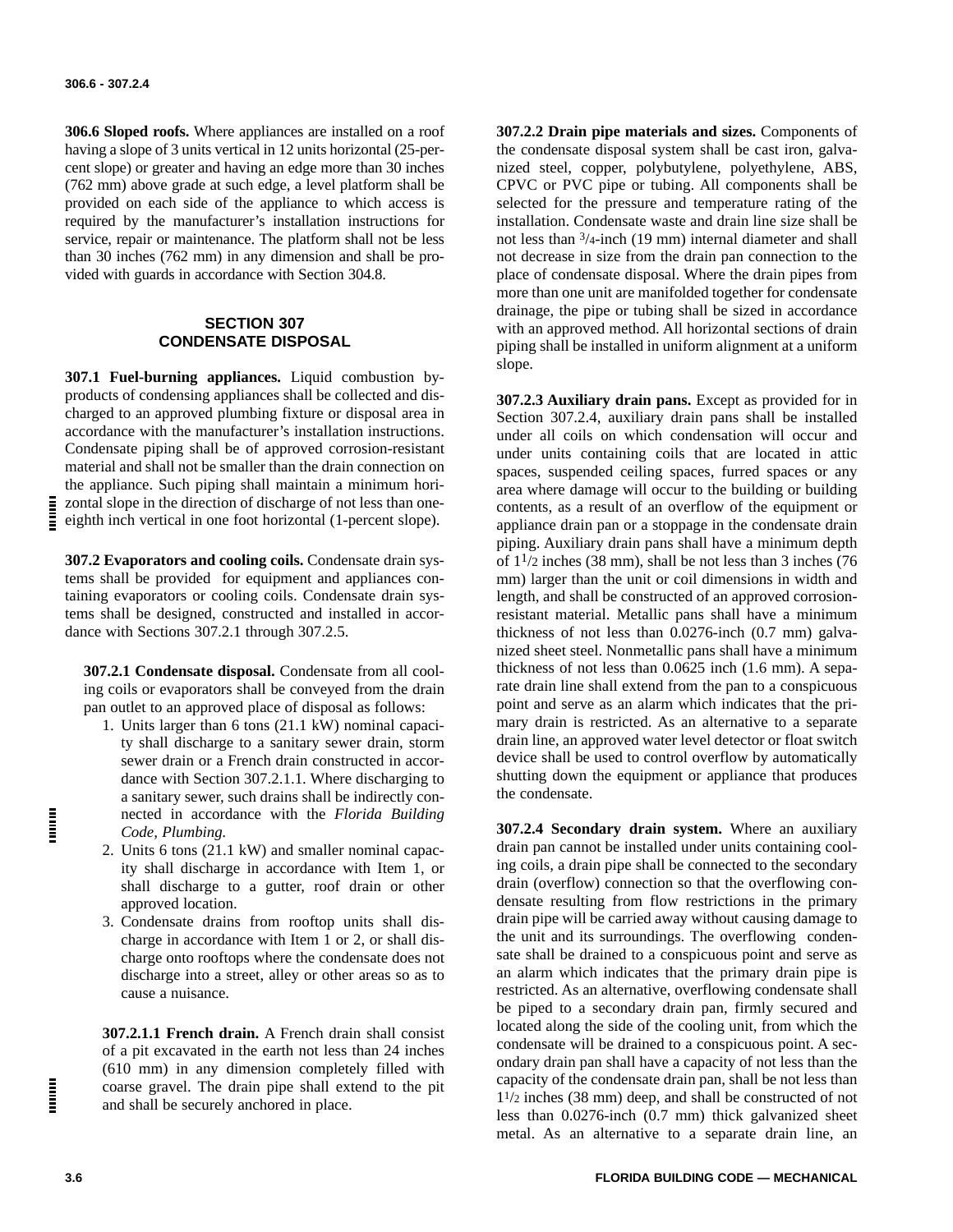# **CHAPTER 4 VENTILATION**

#### **SECTION 401 GENERAL**

**401.1 Scope.** This chapter shall govern the ventilation of spaces within a building intended to be occupied. This chapter does not govern the requirements for smoke control systems.

**401.2 Ventilation required.** Every occupied space shall be ventilated by natural means in accordance with Section 402 or by mechanical means in accordance with Section 403.

**401.3 When required.** Ventilation shall be provided during the periods that the room or space is occupied.

**401.4 Vestibule ventilation.** Vestibule ventilation for smokeproof enclosures shall be in accordance with the *Florida Building Code, Building*.

**401.5 Opening location.** Outside air exhaust and intake openings shall be located a minimum of 10 feet (3048 mm) from lot lines or buildings on the same lot. Where openings front on a street or public way, the distance shall be measured to the centerline of the street or public way.

**Exception:** Use Group R-3.

**401.5.1 Intake openings.** Mechanical and gravity outside air intake openings shall be located a minimum of 10 feet (3048 mm) from any hazardous or noxious contaminant, such as vents, chimneys, plumbing vents, streets, alleys, parking lots and loading docks, except as otherwise specified in this code. Fresh air intakes shall not be located closer than 10 ft (3048 mm) from any chimney or vent outlet, or sanitary sewer vent outlet.

**401.5.2 Exhaust openings.** Outside exhaust openings shall be located so as not to create a nuisance. Exhaust air shall not be directed onto walkways.

**401.6 Outdoor opening protection.** Air exhaust and intake openings that terminate outdoors shall be protected with corrosion-resistant screens, louvers or grilles. Openings in louvers, grilles and screens shall be sized in accordance with Table 401.6. Openings shall be protected against local weather conditions. Outdoor air exhaust and intake openings located in exterior walls shall meet the provisions for exterior wall opening protectives in accordance with the *Florida Building Code, Building*.

#### **TABLE 401.6 OPENING SIZES IN LOUVERS, GRILLES AND SCREENS PROTECTING OUTDOOR EXHAUST AND AIR INTAKE OPENINGS**

| <b>OUTDOOR OPENING</b>                                   | <b>MINIMUM AND MAXIMUM OPENING</b><br><b>SIZES IN LOUVERS, GRILLES</b><br><b>AND SCREENS MEASURED IN</b><br><b>ANY DIRECTION</b> |
|----------------------------------------------------------|----------------------------------------------------------------------------------------------------------------------------------|
| Exhaust openings                                         | Not $\langle 1/4 \rangle$ inch and not $> 1/2$ inch                                                                              |
| Intake openings in residential<br>occupancies            | Not < $1/4$ inch and not > $1/2$ inch                                                                                            |
| Intake openings in other than<br>residential occupancies | $> 1/4$ inch and not $> 1$ inch                                                                                                  |

For SI**:** 1 inch = 25.4 mm.

**401.7 Contaminant sources.** Stationary local sources producing air-borne particulates, heat, odors, fumes, spray, vapors, smoke or gases in such quantities as to be irritating or injurious to health shall be provided with an exhaust system in accordance with Chapter 5 or a means of collection and removal of the contaminants. Such exhaust shall discharge directly to an approved location at the exterior of the building.

#### **SECTION 402 NATURAL VENTILATION**

**402.1 General.** Natural ventilation of an occupied space shall be through windows, doors, louvers or other openings to the outdoors.

**402.2 Ventilation area required.** The minimum openable area to the outdoors shall be 4 percent of the floor area being ventilated.

**402.2.1 Adjoining spaces.** Where rooms and spaces without openings to the outdoors are ventilated through an adjoining room, the opening to the adjoining rooms shall be unobstructed and shall have an area not less than 8 percent of the floor area of the interior room or space, but not less than 25 square feet  $(2.3 \text{ m}^2)$ . The minimum openable area to the outdoors shall be based on the total floor area being ventilated.

**402.2.2 Openings below grade.** Where openings below grade provide required natural ventilation, the outside horizontal clear space measured perpendicular to the opening shall be one and one-half times the depth of the opening. The depth of the opening shall be measured from the average adjoining ground level to the bottom of the opening.

**402.3 Contaminants exhausted.** Naturally ventilated spaces having contaminant sources as covered in Section 401.7 shall be provided with an exhaust system in accordance with Chapter 5 or an approved means of collection and removal of the contaminants.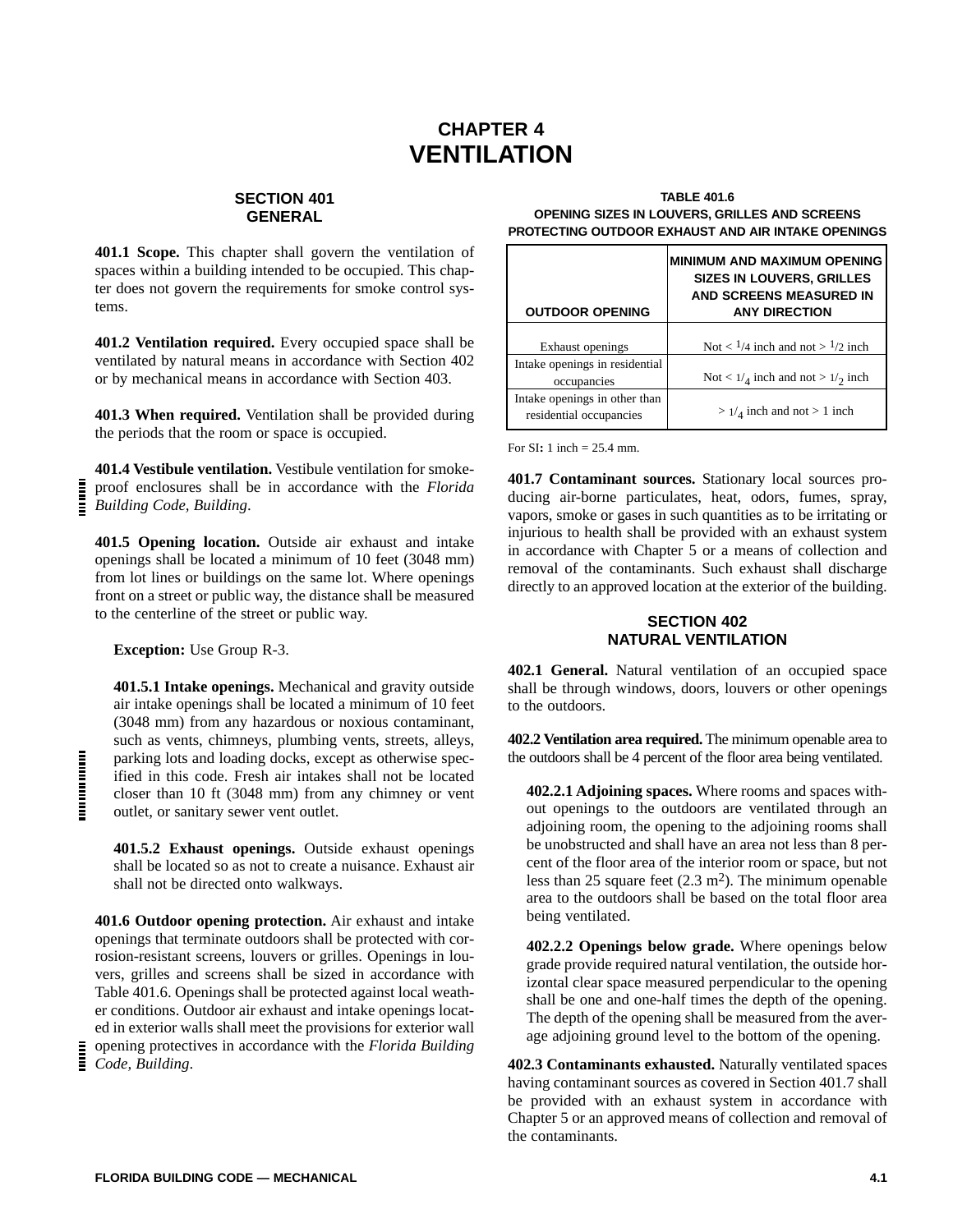**402.3.1 Bathrooms.** Rooms containing bathtubs, showers, spas and similar bathing fixtures shall be mechanically ventilated in accordance with Section 403.

**Exception:** Residential bathrooms with windows having no less than 3 sq. ft. of open space.

**402.4 Openings on yards or courts.** Where natural ventilation is to be provided by openings onto yards or courts, such yards or courts shall comply with the requirements of the yards or courts snan comp.,<br>*Florida Building Code, Building.* 

#### **SECTION 403 MECHANICAL VENTILATION**

**403.1 Ventilation system.** Mechanical ventilation shall be provided by a method of supply air and return or exhaust air. The amount of supply air shall be approximately equal to the amount of return and exhaust air. The system shall not be prohibited from producing a negative or positive pressure. The system to convey the ventilation air shall be designed and installed in accordance with Chapter 6.

Ventilation supply systems shall be designed to deliver the required rate of supply air to the occupied zone within an occupied space. The occupied zone shall have boundaries measured at 3 inches (76 mm) and 72 inches (1829 mm) above the floor and 24 inches (610 mm) from the enclosing walls.

**403.2 Outdoor air required.** The minimum ventilation rate of required outdoor air shall be determined in accordance with Section 403.3.

**Exception 1:** Where the registered design professional demonstrates that an engineered ventilation system design will prevent the maximum concentration of contaminants from exceeding that obtainable by the rate of outdoor air ventilation determined in accordance with Section 403.3, the minimum required rate of outdoor air shall be reduced in accordance with such engineered system design.

**Exception 2:** Shall not be required for R-3 detached one and two family dwellings except garages.

**403.2.1 Recirculation of air.** The air required by Section 403.3 shall not be recirculated. Air in excess of that required by Section 403.3 shall not be prohibited from being recirculated as a component of supply air to building spaces, except that:

- 1. Ventilation air shall not be recirculated from one dwelling to another or to dissimilar occupancies.
- 2. Supply air to a swimming pool and associated deck areas shall not be recirculated unless such air is dehumidified to maintain the relative humidity of the area at 60 percent or less. Air from this area shall not be recirculated to other spaces.

**403.2.2 Transfer air.** Except where recirculation from such spaces is prohibited by Table 403.3, air transferred from occupied spaces is not prohibited from serving as makeup air for required exhaust systems in such spaces as kitchens, baths, toilet rooms, elevators and smoking lounges. The amount of transfer air and exhaust air shall be sufficient to provide the flow rates as specified in Sections 403.3 and 403.3.1.

**403.3 Ventilation rate.** Ventilation systems, for other than Group R-3 (one and two family dwellings), shall be designed to have the capacity to supply the minimum outdoor air flow rate determined in accordance with Table 403.3 based on the occupancy of the space and the occupant load or other parameter as stated therein. The occupant load utilized for design of the ventilation system shall not be less than the number determined from the estimated maximum occupant load rate indicated in Table 403.3. Where peak occupancies of less than three hours duration occur, the outside air flow rate may be determined on the basis of average occupancy for the space for the duration of the system, provided the average occupancy used is not less than one-half the maximum. Ventilation rates for occupancies not represented in Table 403.3 shall be determined by an approved engineering analysis. The ventilation system shall be designed to supply the required rate of ventilation air continuously during the period the space is occupied, except as otherwise stated in other provisions of the code.

**Exception:** The occupant load is not required to be determined, based on the estimated maximum occupant load rate indicated in Table 403.3 where approved statistical data document the accuracy of an alternate anticipated occupant density.

**TABLE 403.3 REQUIRED OUTDOOR VENTILATION AIR**

| <b>OCCUPANCY CLASSIFICATION</b>     | <b>ESTIMATED</b><br><b>MAXIMUM</b><br><b>OCCUPANT LOAD,</b><br><b>PERSONS PER</b><br>1.000 SQUARE<br>FEET <sup>a</sup> | <b>OUTDOOR AIR</b><br>[cubic feet per<br>minute (cfm) per<br>person] UNLESS<br><b>NOTED<sup>e</sup></b> |
|-------------------------------------|------------------------------------------------------------------------------------------------------------------------|---------------------------------------------------------------------------------------------------------|
| <b>Correctional facilities</b>      |                                                                                                                        |                                                                                                         |
| Cells                               | 20                                                                                                                     | 20                                                                                                      |
| Dining halls                        | 100                                                                                                                    | 15                                                                                                      |
| Guard station                       | 40                                                                                                                     | 15                                                                                                      |
| Dry cleaners, laundries             |                                                                                                                        |                                                                                                         |
| Coin-operated dry cleaner           | 20                                                                                                                     | 15                                                                                                      |
| Coin-operated laundries             | 20                                                                                                                     | 15                                                                                                      |
| Commercial dry cleaner              | 30                                                                                                                     | 30                                                                                                      |
| Commercial laundry                  | 10                                                                                                                     | 25                                                                                                      |
| Storage, pick up                    | 30                                                                                                                     | 35                                                                                                      |
| <b>Education</b>                    |                                                                                                                        |                                                                                                         |
| Auditoriums                         | 150                                                                                                                    | 15                                                                                                      |
| Classroom                           | 50                                                                                                                     | 15                                                                                                      |
| Corridor                            |                                                                                                                        | $0.10$ cfm/ft <sup>2</sup>                                                                              |
| Laboratories                        | 30                                                                                                                     | 20                                                                                                      |
| Libraries                           | 20                                                                                                                     | 15                                                                                                      |
| Locker rooms                        |                                                                                                                        | $0.50$ cfm/ft <sup>2</sup>                                                                              |
| Music rooms                         | 50                                                                                                                     | 15                                                                                                      |
| Smoking lounges <sup>b</sup>        | 70                                                                                                                     | 60                                                                                                      |
| Training shops                      | 30                                                                                                                     | 20                                                                                                      |
| Food and beverage service           |                                                                                                                        |                                                                                                         |
| Bars, cocktail lounges              | 100                                                                                                                    | 30                                                                                                      |
| Cafeteria, fast food                | 100                                                                                                                    | 20                                                                                                      |
| Dining room                         | 70                                                                                                                     | 20                                                                                                      |
| Kitchens (cooking) <sup>f</sup>     | 20                                                                                                                     | 15                                                                                                      |
| Hospitals, nursing and convalescent |                                                                                                                        |                                                                                                         |
| homes                               |                                                                                                                        |                                                                                                         |
| Autopsy rooms <sup>b</sup>          |                                                                                                                        | $0.50$ cfm/ft <sup>2</sup>                                                                              |
| Medical procedure rooms             | 20                                                                                                                     | 15                                                                                                      |
| Operating rooms                     | 20                                                                                                                     | 30                                                                                                      |
| Patient rooms                       | 10                                                                                                                     | 25                                                                                                      |
| Physical therapy                    | 20                                                                                                                     | 15                                                                                                      |
| Recovery and ICU                    | 20                                                                                                                     | 15                                                                                                      |

(continued)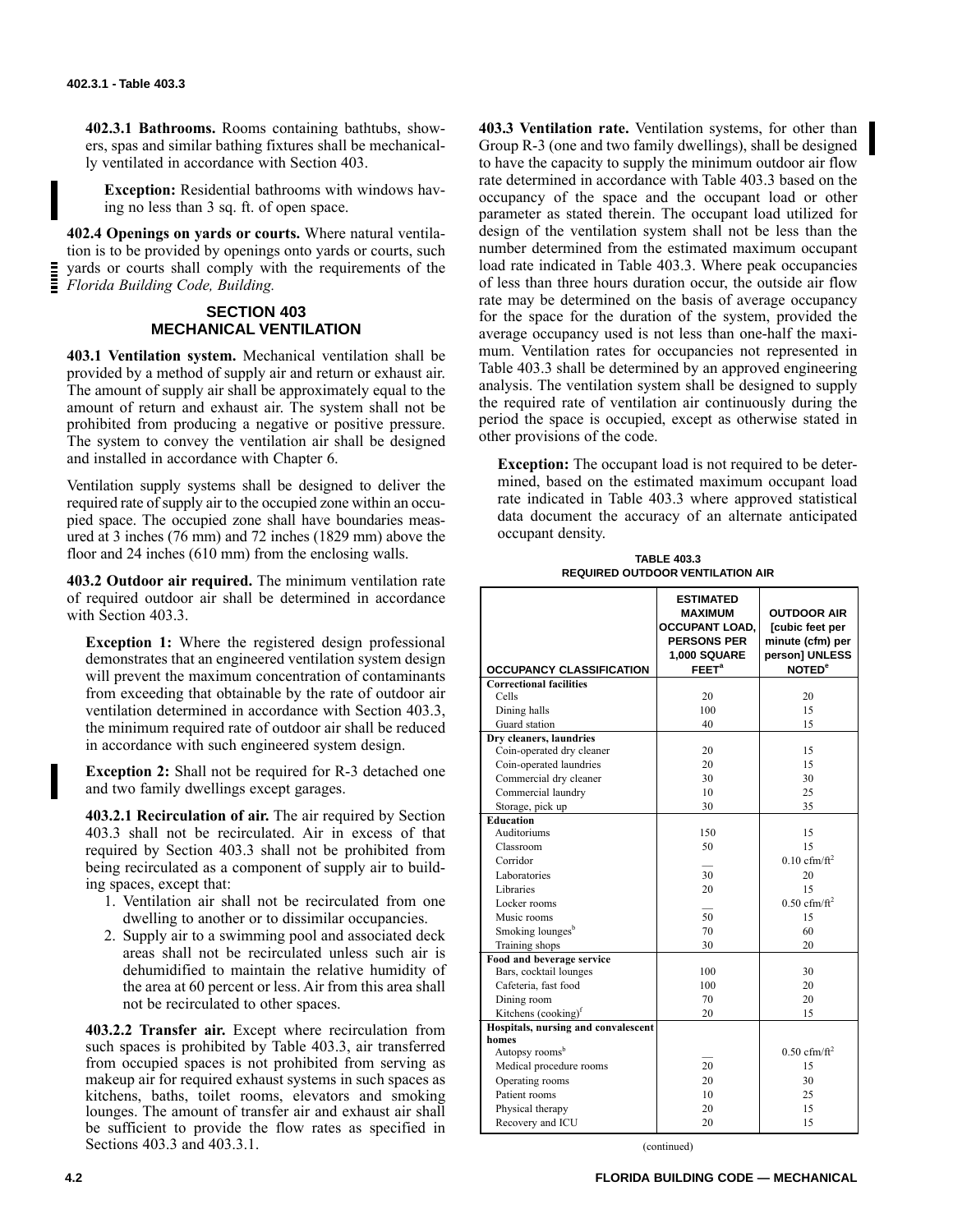**503.4 Corrosion-resistant fans.** Fans located in systems conveying corrosives shall be of materials that are resistant to the corrosive or shall be coated with corrosion-resistant materials.

#### **SECTION 504 CLOTHES DRYER EXHAUST**

**504.1 Installation.** Clothes dryers shall be exhausted in accordance with the manufacturer's instructions. Dryer exhaust systems shall be independent of all other systems and shall convey the moisture and any products of combustion to the outside of the building.

**504.2 Exhaust penetrations.** Ducts that exhaust clothes dryers shall not penetrate or be located within any fireblocking, draftstopping or any wall, floor/ceiling or other assembly required by the building code to be fire-resistance rated, unless such duct is constructed of galvanized steel or aluminum of the thickness specified in Section 603.3 and the fire-resistance rating is maintained in accordance with the *Florida Building Code, Building.*

**504.3 Cleanout.** Each vertical riser shall be provided with a means for cleanout. Such means may include the exhaust duct connection to an individual dryer outlet if it is accessible and readily disassembled.

**504.4 Exhaust installation.** Dryer exhaust ducts for clothes dryers shall terminate on the outside of the building and shall be equipped with a backdraft damper. Screens shall not be installed at the duct termination. Ducts shall not be connected or installed with sheet metal screws or other fasteners that will obstruct the flow. Clothes dryer exhaust ducts shall not be connected to a gas vent connector, gas vent or chimney. Clothes dryer exhaust ducts shall not extend into or through ducts or plenums.

**504.5 Makeup air.** Installations exhausting more than 200 cfm  $(0.09 \text{ m}^3/\text{s})$  shall be provided with makeup air. Where a closet is designed for the installation of a clothes dryer, an opening having an area of not less than 100 square inches  $(0.0645 \text{ m}^2)$  shall be provided in the closet enclosure.

**504.6 Domestic clothes dryer ducts.** Exhaust ducts for domestic clothes dryers shall have a smooth interior finish and the maximum developed length shall not exceed 25 feet (7620 mm) from the dryer location to the outlet terminal. The maximum length of the duct shall be reduced  $2 \frac{1}{2}$  feet (762) mm) for each 45-degree (0.79 rad) bend and 5 feet (1524 mm) for each 90-degree (1.6 rad) bend. The exhaust duct shall be a minimum nominal size of 4 inches (102 mm) diameter. The entire exhaust system shall be supported and secured in place. The male end of the duct at overlapped duct joints shall extend in the direction of airflow. Clothes dryer transition ducts used to connect the appliance to the exhaust duct system shall be limited to single lengths not to exceed 8 feet (2438 mm) in length and shall be listed and labeled for the application. Transition ducts shall not be concealed within construction. Developed duct lengths longer than 25 feet (7620 mm) shall be allowed for specific dryer installations where the dryer manufacturer's installation instructions spec- $\equiv$  ify the allowable developed length of an engineered system.

**504.6.1 Rough-in required.** When a compartment or space for a domestic clothes dryer is provided, an exhaust duct of approved material and size shall be installed.

**504.7 Commercial clothes dryers.** The installation of dryer exhaust ducts serving Type 2 clothes dryers shall comply with the appliance manufacturer's installation instructions. Exhaust fan motors installed in exhaust systems shall be located outside of the airstream. In multiple installations, the fan shall operate continuously or be interlocked to operate when any individual unit is operating. Ducts shall have a minimum clearance of 6 inches (152 mm) to combustible materials. Clothes dryer transition ducts used to connect the appliance to the exhaust duct system shall be limited to single lengths not to exceed 8 feet (2438 mm) in length and shall be listed and labeled for the application. Transition ducts shall not be concealed within construction.

#### **SECTION 505 DOMESTIC KITCHEN EXHAUST EQUIPMENT**

**505.1 Domestic systems.** Where domestic range hoods and domestic appliances equipped with down &aft exhaust are located within dwelling units, such hoods and appliances shall discharge to the outdoors through ducts constructed of galvanized steel, stainless steel or copper. Such ducts shall have smooth inner walls and shall be air tight and equipped with a backdraft damper.

**Exception:** Where installed in accordance with the manufacturer's installation instructions, listed and labeled ductless range hoods shall not be required to discharge to the outdoors.

**505.2 Installation of microwave ovens over a cooking appliance.** The installation of a listed and labeled cooking appliance or microwave oven over a listed and labeled cooking appliance shall conform to the terms of the upper appliance's listing and label and the manufacturer's installation instructions.

**505.3 Overhead exhaust hoods.** General. Domestic open-top broiler units shall be provided with a metal exhaust hood, not less than 28 gage, with a clearance of not less than 0.25 inch (6.4 mm) between the hood and the underside of combustible material or cabinets. A clearance of at least 24 inches (610 mm) shall be maintained between the cooking surface and the combustible material or cabinet. The hood shall be at least as wide as the broiler unit and shall extend over the entire unit. Such exhaust hood shall discharge to the outdoors and shall be equipped with a back draft damper or other means to control infiltration/exfiltration when not in operation. Broiler units incorporating an integral exhaust system, and listed and labeled for use without an exhaust hood, need not be provided with an exhaust hood.

#### **SECTION 506 COMMERCIAL KITCHEN GREASE DUCTS AND EXHAUST EQUIPMENT**

**506.1 General.** Commercial kitchen grease ducts and exhaust equipment shall comply with the requirements of this section. Commercial kitchen grease ducts shall be designed for the type of cooking appliance and hood served. Unless otherwise specified in this chapter, grease hoods and grease hood duct systems shall conform to NFPA 96.

**506.2 Corrosion protection.** Ducts exposed to the outside atmosphere or subject to a corrosive environment shall be protected against corrosion in an approved manner.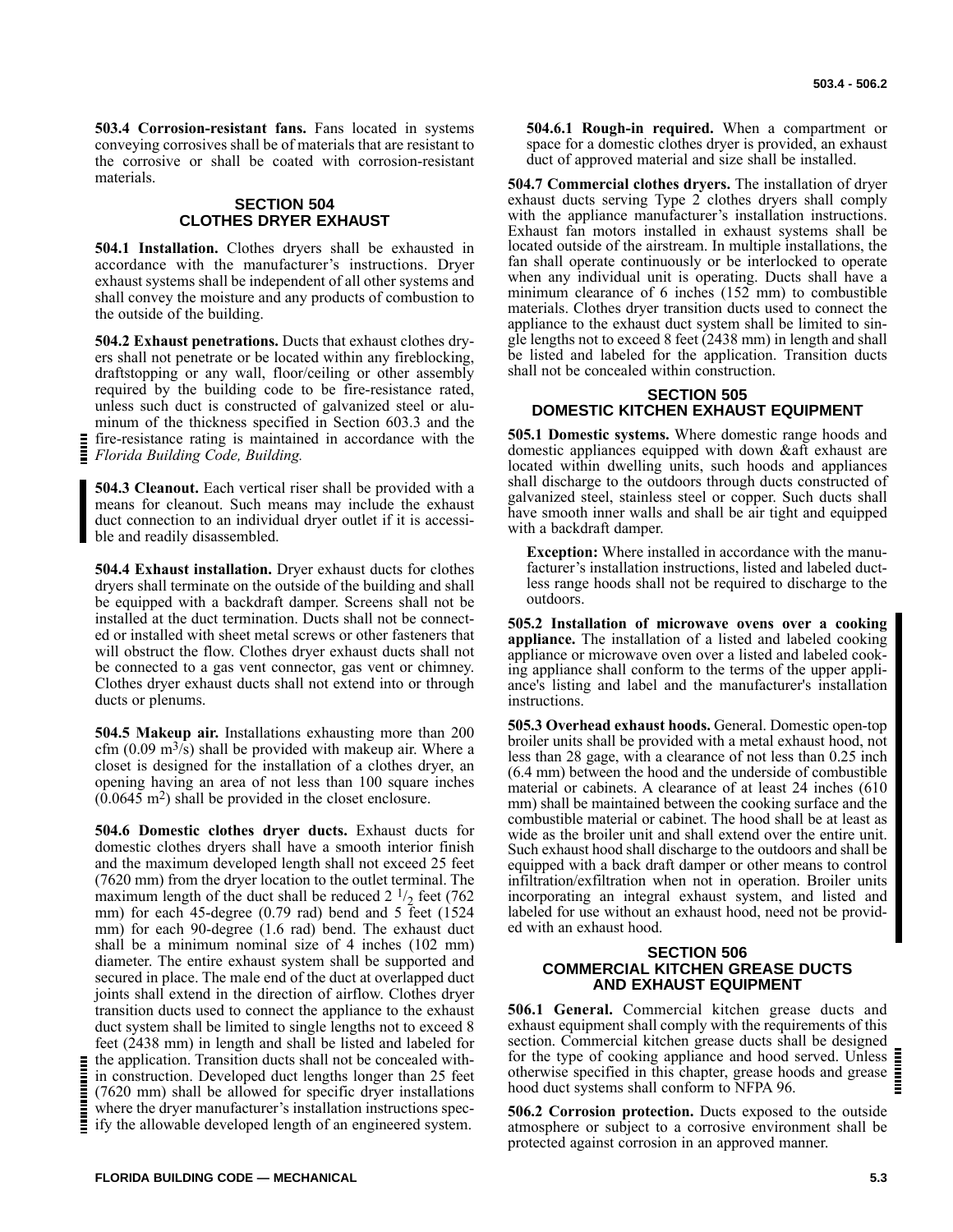**506.3 Ducts serving Type I hoods.** Commercial kitchen exhaust systems serving Type I hoods shall be designed, constructed and installed in accordance with Sections 506.3.1 through 506.3.14.2.

**506.3.1 Exhaust fans.** Exhaust fan housings serving a Type I hood shall be constructed of steel.

**Exception:** Fans listed and labeled as power roof ventilators for restaurant cooking appliances.

**506.3.1.1 Fan motor.** Exhaust fan motors shall be located outside of the exhaust airstream.

**506.3.2 Grease diverter.** Where a centrifugal fan with horizontal discharge is located outside the building, such fan shall be provided with a duct or duct fitting connected to the fan outlet that diverts the discharge from the grease exhaust duct system in an upward direction. Such diverter duct or fitting shall comply with the following:

- 1. The duct or duct fitting shall be constructed of metal as set forth in Chapter 6.
- 2. The maximum total developed length of the duct or duct fitting measured along the centerline shall not exceed three times the vertical dimension of the fan outlet.
- 3. The duct or duct fitting shall be provided with openings at the lowest point to permit drainage of grease to an approved collection device.

**506.3.3 Grease duct materials.** Grease ducts serving a Type I hood shall be constructed of steel not less than 0.055 inch (1.4 mm) (No. 16 Gage) in thickness or stainless steel not less than 0.044 inch (1.1 mm) (No. 18 Gage) in thickness or shall be listed and labeled factory-built commercial kitchen grease ducts installed in accordance with Section 304.1.

**506.3.4 Joints, seams and penetrations of grease ducts.** Joints, seams and penetrations of grease ducts shall be made with a continuous liquid-tight weld made on the external surface of the duct system.

#### **Exceptions:**

- 1. Penetrations shall not be required to be welded where sealed by devices that are listed for the application.
- 2. Internal welding shall not be prohibited provided that the joint is formed or ground smooth and is provided with ready access for inspection.
- 3. Listed and labeled factory-built commercial kitchen grease ducts installed in accordance with Section 304.1.

**506.3.4.1 Duct joint types.** Duct joints shall be butt joints or overlapping duct joints of either the telescoping or bell type. Overlapping joints shall be installed to

prevent ledges and obstructions from collecting grease or interfering with gravity drainage to the intended collection point. The difference between the inside crosssectional dimensions of overlapping sections of duct shall not exceed  $\frac{1}{4}$  inch (6 mm). The length of overlap for overlapping duct joints shall not exceed 2 inches (51 mm).

**506.3.4.2 Duct to hood joints.** Duct to hood joints shall be made with continuous internal or external liq- $\overline{\mathbf{B}}$ uid-tight welded joints. Such joints shall be smooth,  $\equiv$ accessible for inspection, and without grease traps.

**Exceptions:** This section shall not apply to:

- 1. A vertical duct to hood collar connection made in the top plane of the hood in accordance with all of the following:
	- 1.1 The hood duct opening shall have a 1 inch (25.4 mm) deep, full perimeter, welded flange turned down into the hood interior at an angle of 90 degrees from the plane of the opening.
	- 1.2 The duct shall have a 1-inch (25.4 mm) deep flange made by a 1-inch by 1-inch (25.4 mm by 25.4 mm) angle iron welded to the full perimeter of the duct not less than 1 inch (25.4 mm) above the bottom end of the duct.
	- 1.3 A gasket rated for use at not less than 1,500ºF (815ºC) is installed between the duct flange and the top of the hood.
	- 1.4 The duct to hood joint shall be secured by stud bolts not less than  $\frac{1}{4}$  inch (6.4 mm) in diameter welded to the hood with a spacing not greater than 4 inches (102 mm) on center for the full perimeter of the opening. All bolts and nuts are to be secured with lockwashers.
- 2. Listed and labeled duct to hood collar connections installed in accordance with Section 304.1.

**506.3.4.3 Duct to exhaust fan connections.** Duct to exhaust fan connections shall be flanged and gasketed at the base of the fan for listed and labeled vertical discharge fans; shall be flanged, gasketed, and bolted to the inlet of the fan for side inlet utility fans; and shall be flanged, gasketed, and bolted to the inlet and outlet of the fan for in-line fans.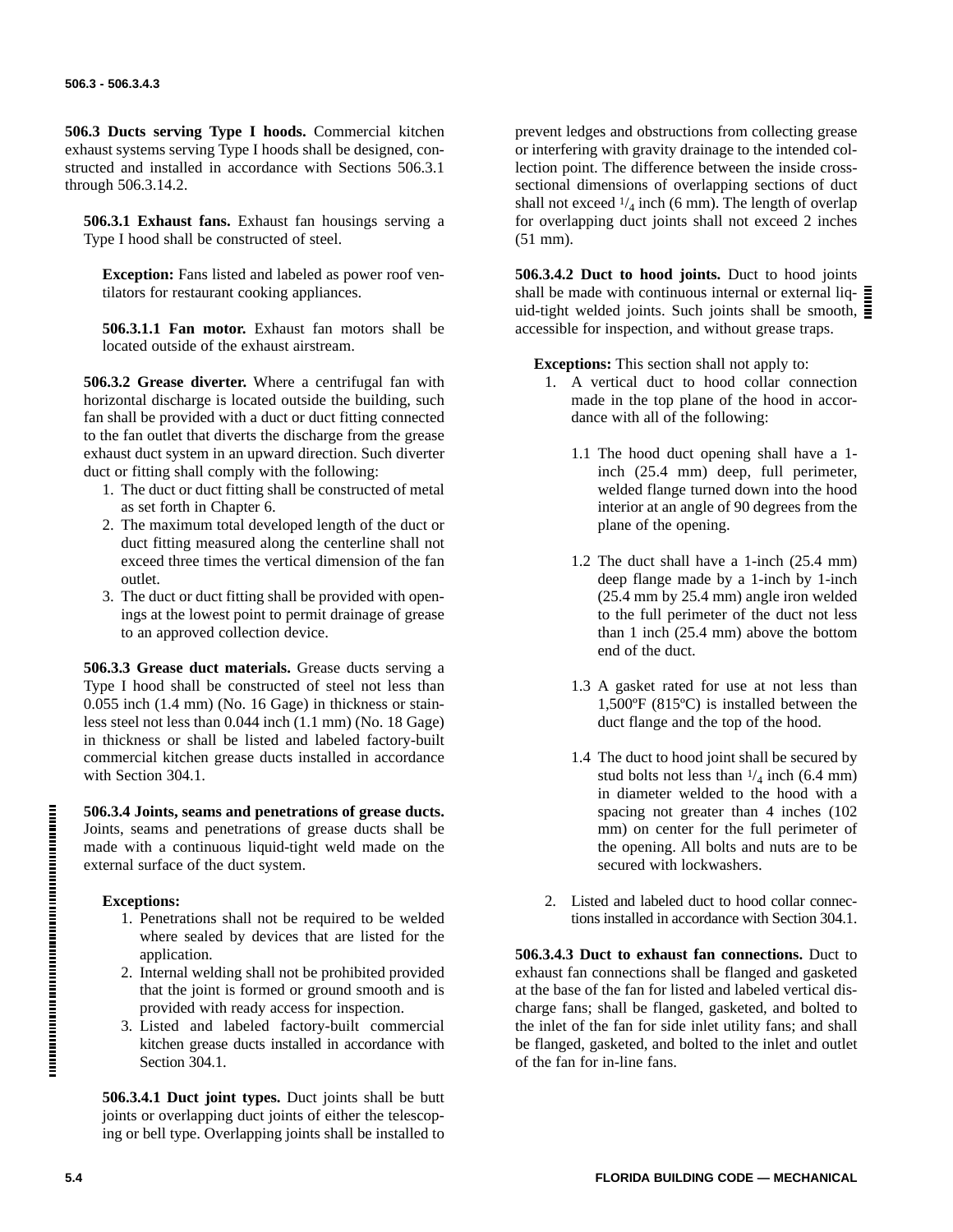or Type II hood shall be installed at or above all commercial food heat-processing appliances that produce fumes, steam, odor or heat.

**507.2.2 Domestic cooking appliances used for commercial purposes.** Domestic cooking appliances utilized for commercial purposes shall be provided with Type I or II hoods as required for the type of appliances and processes in accordance with Sections 507.2 and 507.2.1.

**507.2.3 Solid fuel.** Type I hoods for use over solid fuelburning cooking appliances shall discharge to an exhaust system that is independent of other exhaust systems.

**507.3 Fuel-burning appliances.** Where vented fuel-burning appliances are located in the same room or space as the hood, provisions shall be made to prevent the hood system from interfering with normal operation of the appliance vents.

**507.4 Type I materials.** Type I hoods shall be constructed of steel not less than 0.043 inch (1.09 mm) (No. 18 MSG) in thickness, or stainless steel not less than 0.037 inch (0.94 mm) (No. 20 MSG) in thickness.

**507.5 Type II hood materials.** Type II hoods shall be constructed of steel not less than 0.030 inch (0.76 mm) (No. 22 gage) in thickness, stainless steel not less than 0.024 inch (0.61 mm) (No. 24 gage) in thickness, copper sheets weighing not less than 24 ounces per square foot  $(7.3 \text{ kg/m}^2)$ , or of other approved material and gage.

**507.6 Supports.** Hoods shall be secured in place by noncombustible supports.

**507.7 Hood joints, seams and penetrations.** External hood joints, seams and penetrations shall be made with a continuous external liquid-tight weld to the lowest outermost perimeter of the hood. Internal hood joints, seams, penetrations, filter support frames, and other appendages attached inside the hood shall not be required to be welded but shall be otherwise sealed to be grease tight.

#### **Exceptions:**

- 1. Penetrations shall not be required to be welded where sealed by devices that are listed for the application.
- 2. Internal welding of seams, joints, and penetrations of the hood shall not be prohibited provided that the joint is formed smooth or ground so as to not trap grease, and is readily cleanable.
- 3. External hood joints and seams tested and listed in accordance with the requirements of UL 710 shall not be required to be welded.

**507.8 Cleaning and grease gutters.** A hood shall be designed to provide for thorough cleaning of the entire hood. Grease gutters shall drain to an approved collection receptacle that is fabricated, designed and installed to allow access for cleaning.

**507.9 Clearances for Type I hood.** A Type I hood shall be installed with a clearance to combustibles of not less than 18 inches (457 mm).

**Exception:** Clearance shall not be required from gypsum wallboard provided that a smooth, cleanable, nonabsorbent and noncombustible material is installed between the hood and the gypsum wallboard over an area extending not less than 18 inches (457 mm) in all directions from the hood.

**507.10 Hoods penetrating a ceiling.** Type I hoods or portions thereof penetrating a ceiling, wall or furred space shall comply with all the requirements of Section 506.3.12.

**507.11 Grease filters.** Type I hoods shall be equipped with listed grease filters designed for the specific purpose. Greasecollecting equipment shall be provided with access for cleaning. The lowest edge of a grease filter located above the cooking surface shall be not less than the height specified in Table 507.11.

#### **TABLE 507.11 MINIMUM DISTANCE BETWEEN THE LOWEST EDGE OF A GREASE FILTER AND THE COOKING SURFACE OR THE HEATING SURFACE**

| <b>TYPE OF COOKING APPLIANCE</b> | <b>HEIGHT ABOVE COOKING</b><br><b>SURFACE</b><br>(feet) |  |
|----------------------------------|---------------------------------------------------------|--|
| Without exposed flame            | 1/2                                                     |  |
| Exposed flame and burners        |                                                         |  |
| Exposed charcoal and             |                                                         |  |
| charbroil type                   |                                                         |  |

For  $SI$ : 1 foot = 304.8 mm.

**507.11.1 Criteria.** Filters shall be of such size, type and arrangement as will permit the required quantity of air to pass through such units at rates not exceeding those for which the filter or unit was designed or approved. Filter units shall be installed in frames or holders so as to be readily removable without the use of separate tools, unless designed and installed to be cleaned in place and the system is equipped for such cleaning in place. Removable filter units shall be of a size that will allow them to be cleaned in a dishwashing machine or pot sink. Filter units shall be arranged in place or provided with drip-intercepting devices to prevent grease or other condensate from dripping into food or on food preparation surfaces. Listed grease filters  $\frac{1}{2}$ shall conform to the requirements of UL 1046.

**507.11.2 Mounting position.** Filters shall be installed at an angle of not less than 45 degrees (0.79 rad) from the horizontal and shall be equipped with a drip tray beneath the lower edge of the filters.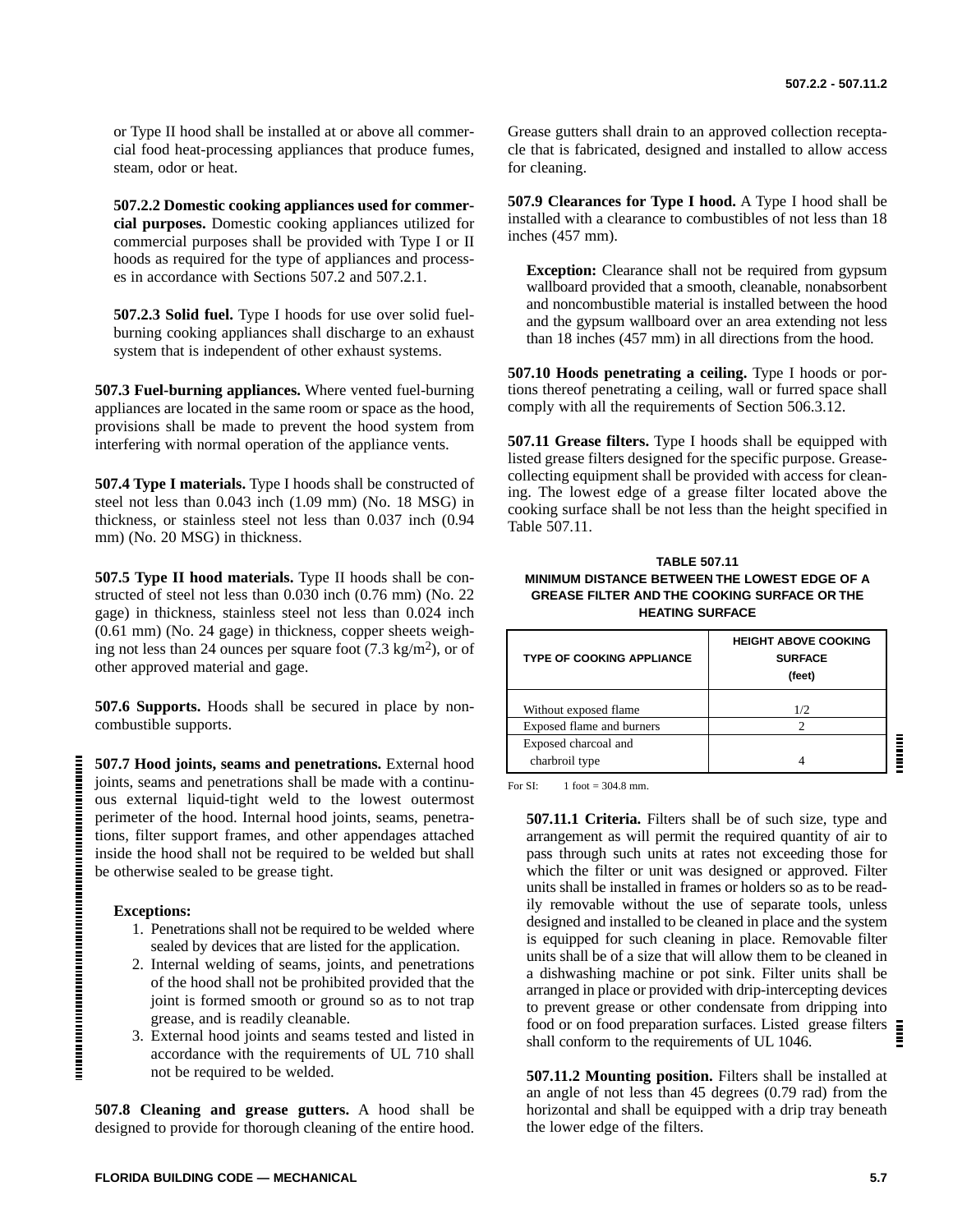**507.12 Canopy size and location.** The inside edge of canopy-type commercial cooking hoods shall overhang or extend a horizontal distance of not less than 6 inches (152 mm) beyond the edge of the cooking surface, on all open sides. The vertical distance between the lip of the hood and the cooking surface shall not exceed 4 feet (1219 mm).

**507.13 Capacity of hoods.** Canopy-type commercial cooking hoods shall exhaust a minimum quantity of air determined in accordance with this section and Sections 507.13.1 through 507.13.4.

where:

- $A =$  The horizontal surface area of the hood, in square feet  $(m<sup>2</sup>)$ .
- $D =$  Distance in feet (mm) between the lower lip of the hood and the cooking surface.
- $P =$  That part of the perimeter of the hood that is open, in feet (mm).
- $Q =$  Quantity of air, in cubic feet per minute (L/s).

**507.13.1 Solid fuel-burning cooking appliances.** The minimum airflow for Type I hoods used for solid fuelburning cooking appliances, grease-burning charbroilers and similar appliances shall be:

| Number of exposed sides    | Formula                  |  |
|----------------------------|--------------------------|--|
|                            | For SI:                  |  |
| 4 (island or central hood) | $Q = 300A$ $Q = 0.46A$   |  |
| 3 or less                  | $Q = 200A$ $Q = 0.31A$   |  |
| Alternate formula          | $Q = 100PD$ $Q = 0.16PD$ |  |

**507.13.2 High temperature.** The minimum airflow for Type I hoods used for high-temperature appliances such as deep-fat fryers shall be determined as follows:

| Number of exposed sides    | Formula                  |
|----------------------------|--------------------------|
|                            | For SI:                  |
| 4 (island or central hood) | $Q = 150A$ $Q = 0.23A$   |
| 3 or less                  | $Q = 100A$ $Q = 0.16A$   |
| Alternate formula          | $Q = 100PD$ $Q = 0.16PD$ |

**507.13.3 Medium temperature.** The minimum airflow for Type I hoods used for medium-temperature appliances such as rotisseries, grills and ranges shall be determined as follows:

| Number of exposed sides    | Formula                 |
|----------------------------|-------------------------|
|                            | For SI:                 |
| 4 (island or central hood) | $Q = 100A$ $Q = 0.16A$  |
| 3 or less                  | $Q = 75A$ $Q = 0.12A$   |
| Alternate formula          | $Q = 50PD$ $Q = 0.08PD$ |

**507.13.4 Low temperature.** The minimum airflow for Type I hoods used for low-temperature appliances such as medium-to-low-temperature ranges, roasters, roasting

ovens, pastry ovens and appliances approved for use under a Type II hood, such as pizza ovens, shall be determined as follows:

#### **Number of exposed sides Formula**

|                            |           | For SI:                 |
|----------------------------|-----------|-------------------------|
| 4 (island or central hood) | $Q = 75A$ | $Q = 0.12A$             |
| 3 or less                  | $Q = 50A$ | $Q = 0.08A$             |
| Alternate formula          |           | $Q = 50PD$ $Q = 0.08PD$ |

**507.14 Noncanopy size and location.** Noncanopy-type hoods shall be located a maximum of 3 feet (914 mm) above the cooking surface. The edge of the hood shall be set back a maximum of 1 foot (305 mm) from the edge of the cooking surface.

**507.15 Capacity for noncanopy hoods.** In addition to all other requirements for hoods specified in this section, the volume of air exhausting through a noncanopy-type hood to the duct system shall be not less than 300 cfm per linear foot  $[0.5 \text{ m}^3/(\text{s} \cdot \text{m})]$  of the cooking appliances.

**507.16 Exhaust outlets.** Exhaust outlets located within the hood shall be located so as to optimize the capture of particulate matter. Each outlet shall serve not more than a 12-foot (3658 mm) section of hood.

**507.17 Performance test.** A performance test shall be conducted upon completion and before final approval of the installation of a ventilation system serving commercial food heat-processing appliances. The test shall verify the rate of airflow and proper operation as specified in this chapter. The permit holder shall furnish the necessary test equipment and devices required to perform the tests.

#### **SECTION 508 COMMERCIAL KITCHEN MAKEUP AIR**

**508.1 Makeup air.** Makeup air shall be supplied during the operation of commercial kitchen exhaust systems that are provided for commercial food heat-processing appliances. The amount of makeup air supplied shall be approximately equal to the amount of exhaust air. The makeup air shall not reduce the effectiveness of the exhaust system. Makeup air shall be provided by gravity or mechanical means or both.

**Exception:** This section shall not apply to dwelling units.

**508.1.1 Makeup air temperature.** The temperature differential between the makeup air and the air in the conditioned space shall not exceed 10°F (6°C).

#### **Exceptions:**

- 1. Makeup air that is part of the air-conditioning system.
- 2. Makeup air that does not decrease the comfort conditions of the occupied space.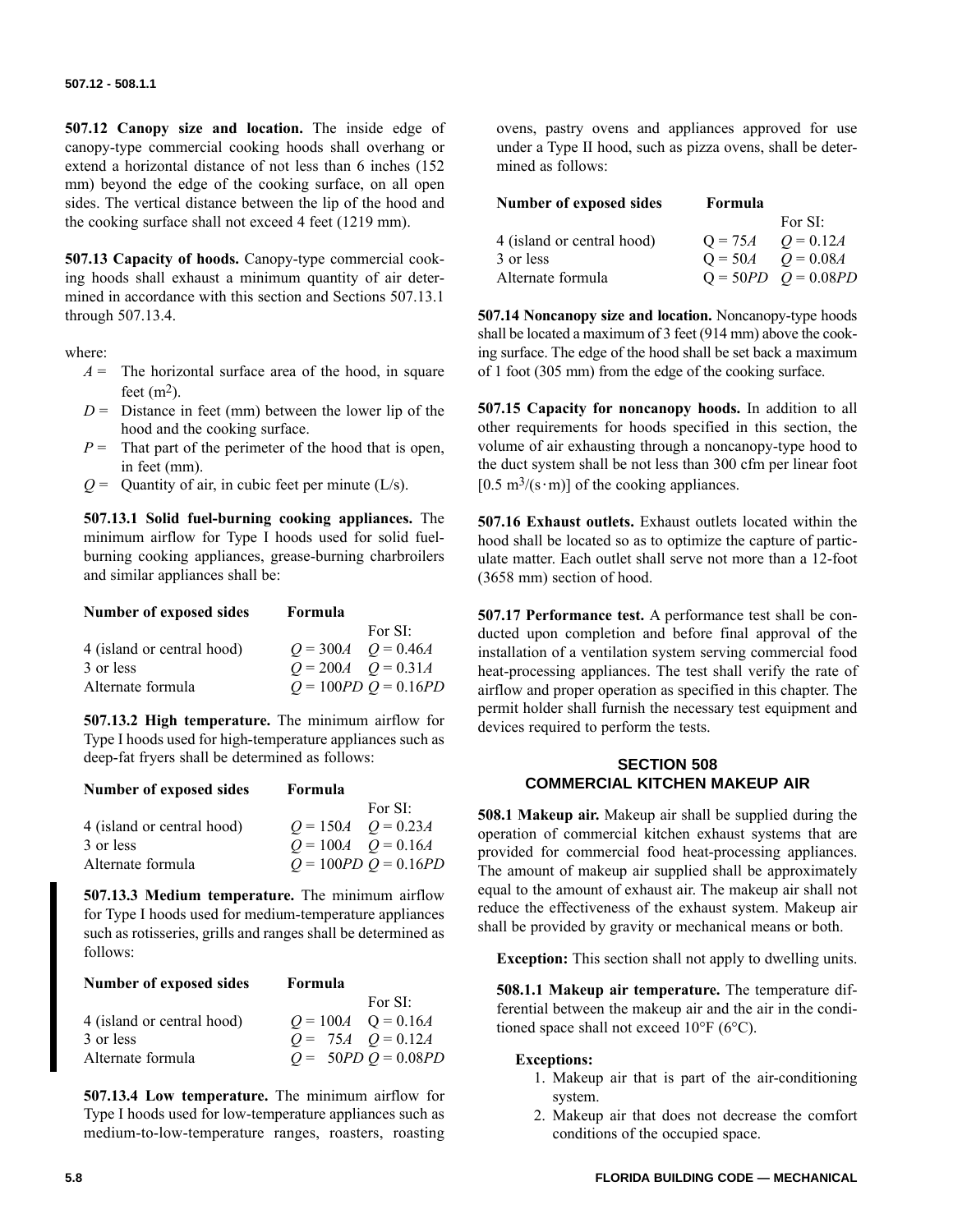#### **SECTION 512 SUBSLAB SOIL EXHAUST SYSTEMS**

**512.1 General.** When a subslab soil exhaust system is provided, the duct shall conform to the requirements of this section.

**512.2 Materials.** Subslab soil exhaust system duct material shall be air duct material listed and labeled to the requirements of UL 181 for Class O air ducts, or any of the following piping materials that comply with the plumbing code as building sanitary drainage and vent pipe: cast iron; galvanized steel; brass or copper pipe; copper tube of a weight not less than that of copper drainage tube, Type DWV; plastic piping.

**512.3 Grade.** Exhaust system ducts shall not be trapped and shall have a minimum slope of one-eighth unit vertical in 12 units horizontal (1-percent slope).

**512.4 Termination.** Subslab soil exhaust system ducts shall extend through the roof and terminate at least 6 inches (152 mm) above the roof and at least 10 feet (3048 mm) from operable openings or air intake.

**512.5 Identification.** Subslab soil exhaust ducts shall be permanently identified within each floor level by means of a tag, stencil or other approved marking.

#### **SECTION 513 MAUSOLEUM RELIEF VENT**

**513.1 General.** A pressure relief vent shall be provided for each crypt. Niches shall not require pressure relief systems.

,,,,,,,,,,,,,,,,,,,,,,,,,,,

**513.2 Materials.** The pressure relief vent pipe and fittings shall conform to one of the standards listed in Table 513.2A and Table 513.2B.

#### **Table 513.2A CRYPT PRESSURE RELIEF PIPE**

| <b>MATERIAL</b>            | <b>STANDARD</b>               |
|----------------------------|-------------------------------|
| Acrylonitrile butadiene    | ASTM D 2661 ASTM F 628        |
| styrene (ABS) plastic pipe | <b>CSA B181.1</b>             |
| Polylefin pipe             | CSA CAN/CSA B181.3            |
| Polyvinyl chloride (PVC)   | ASTM D 2665                   |
| plastic pipe (Type DWV)    | <b>ASTM D 2949 ASTM F 891</b> |

#### **Table 513.2B CRYPT PRESSURE RELIEF PIPE**

| <b>Table 513.2B</b><br><b>CRYPT PRESSURE RELIEF PIPE</b> |                                              |  |
|----------------------------------------------------------|----------------------------------------------|--|
| <b>MATERIAL</b>                                          | <b>STANDARD</b>                              |  |
| Acrylonitrile butadiene<br>styrene (ABS) plastic pipe    | <b>ASTM D 3311 CSA B181.1</b>                |  |
| Polyvinyl chloride (PVC)<br>plastic pipe (Type DWV)      | ASTM D 3311<br><b>ASTM D 2949 ASTM F 891</b> |  |
| Plastic, general                                         | ASTM F409                                    |  |

**513.3 Pressure relief vent.** Each crypt shall have a pressure relief vent from the crypt to the roof of the mausoleum. The minimum nominal pipe size shall be 1 inch (25.4 mm). The system shall have a minimum of one-eighth unit vertical to 12 units horizontal (1-percent slope). The piping shall not be trapped or installed to trap water or condensate.

**513.4 Termination.** Crypt pressure relief system shall extend through the roof and terminate at least 6 inches (152 mm)  $\equiv$ above the roof and at least 10 feet (3048 mm) from any openable opening, air intake, or property line. The termination of  $\Xi$ the relief system pipe shall be done by a roof and vent cap compatible with the relief pressure pipe. The roof and vent cap shall be water proof.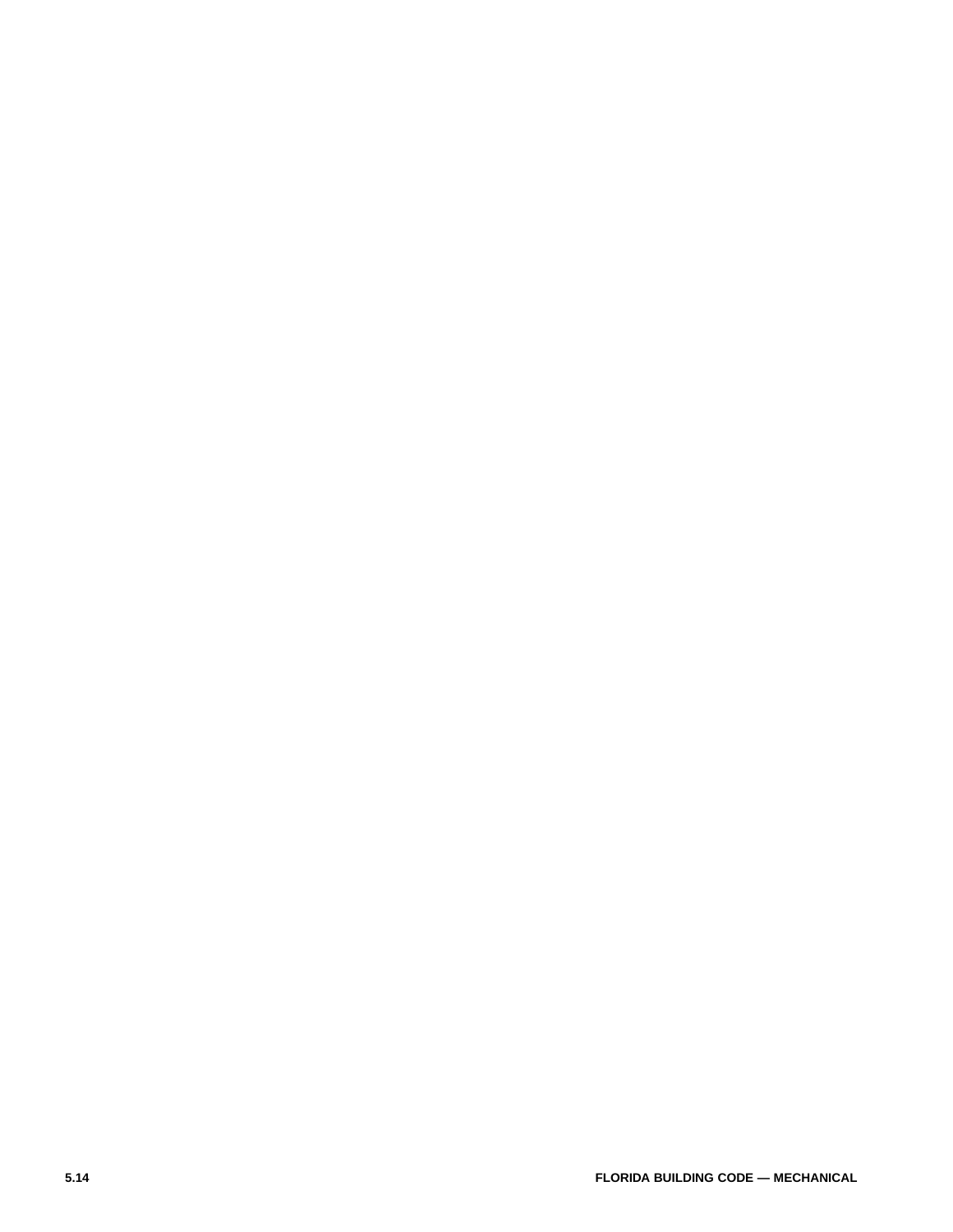# **CHAPTER 6 DUCT SYSTEMS**

#### **SECTION 601 GENERAL**

**601.1 Scope.** Duct systems used for the movement of air in air-conditioning, heating, ventilating and exhaust systems shall conform to the provisions of this chapter except as otherwise specified in Chapters 5 and 7.

**Exception:** Ducts discharging combustible material directly into any combustion chamber shall conform to the requirements of NFPA 82.

**601.2 Air movement in egress elements.** Exits and exit access corridors shall not serve as supply, return, exhaust, relief or ventilation air ducts or plenums.

#### **Exceptions:**

- 1. Utilization of an exit access corridor as a source of makeup air for exhaust systems in rooms that open directly onto such corridors, such as toilet rooms, bathrooms, dressing rooms, smoking lounges and janitor closets, shall not be prohibited, provided that each such corridor is directly supplied with outdoor air at a rate not less than the rate of makeup air taken from the corridor.
- 2. The utilization of the space between the corridor ceiling and the floor or roof structure above as a return air plenum shall not be prohibited where the corridor is not required to be of fire-resistance-rated construction or is separated from the plenum by fire-resistance-rated construction.
- 3. Where located within a dwelling unit, the utilization of egress corridors as return air plenums shall not be prohibited.
- 4. Where located within tenant spaces of 1,000 square feet  $(93 \text{ m}^2)$  or less in area, utilization of exit access corridors as return air plenums shall not be prohibited.
- 5. Air transfer caused by pressure differentials shall not be prohibited when door clearances do not exceed those specified for fire doors in NFPA 80.
- 6. When used as part of an engineered smoke control system.
- 7. In Institutional Restrained Occupancies with grating partitions.

**601.3 Contamination prevention.** Exhaust ducts under positive pressure and venting systems shall not extend into or pass through ducts or plenums.

**601.4 Balanced Return Air.** Restricted return air occurs in buildings when returns are located in central zones and closed interior doors impede air flow to the return grill or when ceiling spaces are used as return plenums and fire walls restrict air movement from one portion of the return plenum to another. Provisions shall be made in both residential and commercial buildings to avoid unbalanced air flows and pressure differentials caused by restricted return air. Pressure differentials across closed doors where returns are centrally located shall be limited to 0.01 inch WC (2.5 pascals) or less. Pressure differentials across fire walls in ceiling space plenums shall be limited to 0.01 inch WC (2.5 pascals) by  $\Xi$ providing air duct pathways or air transfer pathways from the high pressure zone to the low zone.

#### **Exception:**

- 1. Transfer ducts may achieve this by increasing the return transfer  $1 \frac{1}{2}$  times the cross sectional area (square inches) of the supply duct entering the room or space it's serving and the door having at least an unrestricted 1 inch undercut to achieve proper return air balance.
- 2. Transfer grilles shall use 50 square inches (of grille area) to 100 cfm (of supply air) for sizing throughthe-wall transfer grilles and using an unrestricted 1 inch undercutting of doors to achieve proper return air balance.
- 3. Habitable rooms only shall be required to meet these requirements for proper balanced return air excluding bathrooms, closets, storage rooms and laundry rooms, except that all supply air into the master suite shall be inlcuded.

#### **SECTION 602 PLENUMS**

**602.1 General.** A plenum is an enclosed portion of the building structure that is designed to allow air movement, and thereby serve as part of an air distribution system. Supply, return, exhaust, relief and ventilation air plenums shall be limited to uninhabited crawl spaces, areas above a ceiling or below the floor, attic spaces and mechanical equipment rooms. Plenums shall be limited to one fire area. Fuel-fired appliances shall not be installed within a plenum.

**602.2 Construction.** Plenum enclosures shall be constructed of materials permitted for the type of construction classification of the building.

Gypsum boards that form plenums shall be limited to return air systems where the air temperatures do not exceed 125°F (52°C) and the building and mechanical system design conditions are such that the gypsum board surface temperature will be maintained above the airstream dew-point temperature. Gypsum return air plenums shall not be incorporated in air-handling systems utilizing evaporative coolers.

**602.2.1 Materials exposed within plenums.** Except as required by Sections 602.2.1.1 through 602.2.1.3, materials exposed within plenums shall be noncombustible or shall have a flame spread index of not more than 25 and a smoke-developed index of not more than 50 when tested in accordance with ASTM E 84.

#### **Exceptions:**

- 1. Rigid and flexible ducts and connectors shall conform to Section 603.
- 2. Duct coverings, linings, tape and connectors shall conform to Sections 603 and 604.
- 3. This section shall not apply to materials exposed within plenums in one- and two-family dwellings.
- 4. Smoke detectors.

İ

Ξ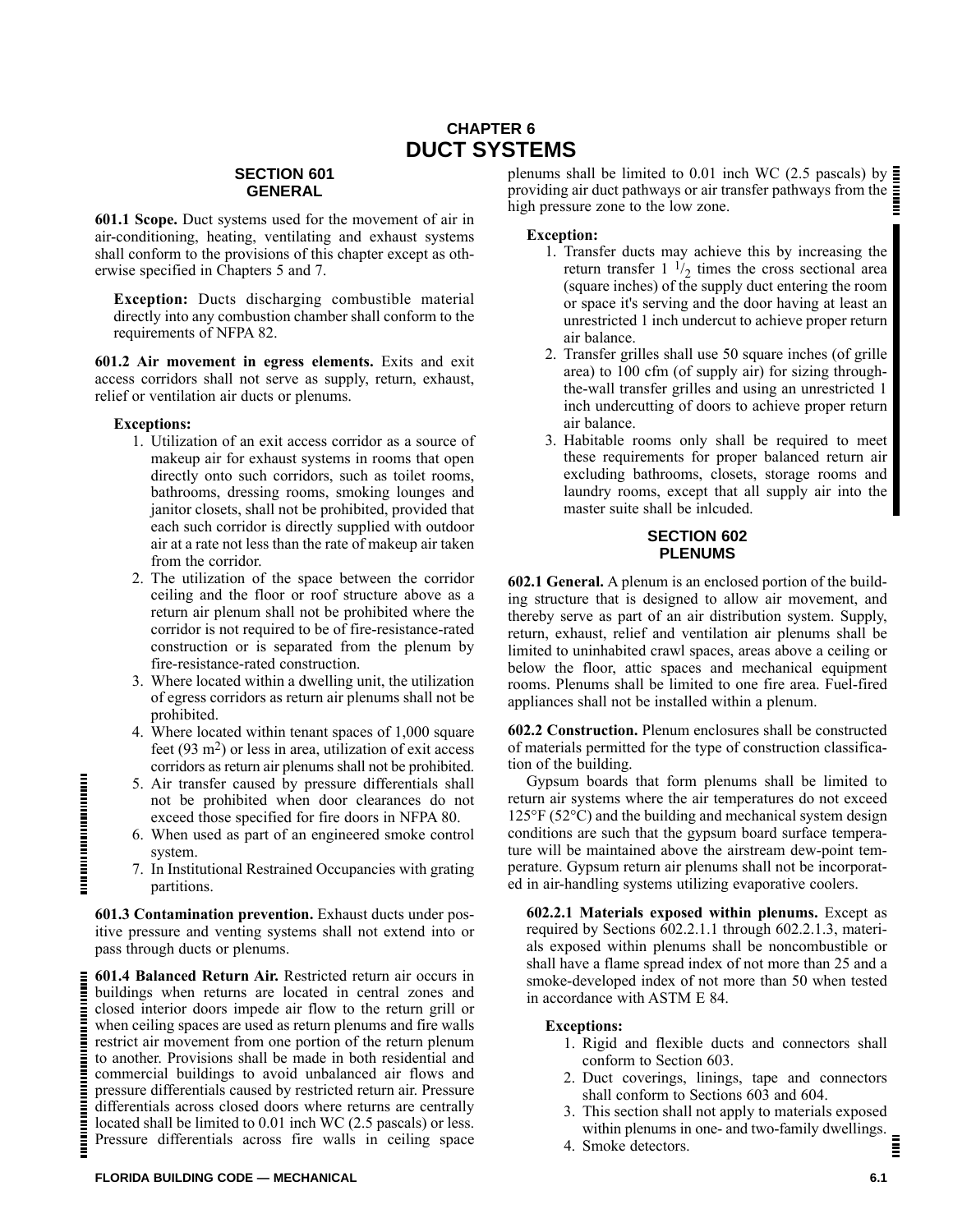- 5. Condensate Pump Units with a total volume not exceeding 2 cubic feet.
- 6. Loudspeakers, loudspeaker assemblies, and their accessories exposed within a plenum shall have a peak optical density not greater than 0.50, an average optical density not greater than 0.15, and a peak heat release rate not greater than 100 kW when tested in accordance with UL 2043.

**602.2.1.1 Wiring.** Combustible electrical or electronic wiring methods and materials, optical fiber cable, and optical fiber raceway exposed within a plenum shall have a peak optical density not greater than 0.50, an average optical density not greater than 0.15, and a flame spread not greater than 5 feet (1524 mm) when tested in accordance with UL 910. Only type OFNP (plenum-rated non-conductive optical fiber cable) shall be installed in plenum-rated optical fiber raceways. Wiring, cable, and raceways addressed in this section shall be listed and labeled as plenum-rated and shall be installed in accordance with NFPA 70.

**602.2.1.2 Fire sprinkler piping.** Plastic fire sprinkler piping exposed within a plenum shall be used only in wet pipe systems and shall have a peak optical density not greater than 0.50, an average optical density not greater than 0.15, and a flame spread of not greater than 5 feet (1524 mm) when tested in accordance with UL 1887. Piping shall be listed and labeled.

**602.2.1.3 Pneumatic tubing.** Combustible pneumatic tubing exposed within a plenum shall have a peak optical density not greater than 0.50, an average optical density not greater than 0.15, and a flame spread of not greater than 5 feet (1524 mm) when tested in accordance with UL 1820. Combustible pneumatic tubing shall be listed and labeled.

**602.3 Stud cavity and joist space plenums.** Stud wall cavities and the spaces between solid floor joists to be utilized as air plenums shall comply with the following conditions:

- 1. Such cavities or spaces shall not be utilized as a plenum for supply air.
- 2. Such cavities or spaces shall not be part of a required fire-resistance-rated assembly.
- 3. Stud wall cavities shall not convey air from more than one floor level.
- 4. Stud wall cavities and joist space plenums shall comply with the floor penetration protection requirements of the building code.
- 5. Stud wall cavities and joist space plenums shall be isolated from adjacent concealed spaces by approved fireblocking as required in the *Florida Building Code, Building*.

**602.4 Flood hazard.** For structures located in a flood-hazard zone or a high-hazard zone, plenum spaces shall be located above the base flood elevation or shall be protected so as to prevent water from entering or accumulating within the plenum space during floods up to the base flood elevation. If the plenum spaces are located below the base flood elevation, they shall be capable of resisting hydrostatic and hydrodynamic loads and stresses, including the effects of buoyancy, during the occurrence of flooding to the base flood elevation.

#### **SECTION 603 DUCT CONSTRUCTION AND INSTALLATION**

**603.1 General.** An air distribution system shall be designed and installed to supply the required distribution of air. The installation of an air distribution system shall not affect the fire protection requirements specified in the building code. Ducts shall be constructed, braced, reinforced and installed to provide structural strength and durability. All transverse joints, longitudinal seams and fitting connections shall be securely fastened and sealed in accordance with the applicable standards of this section.

All enclosures which form the primary air containment passageways for air distribution systems shall be considered ducts or plenum chambers and shall be constructed and sealed in accordance with the applicable criteria of this section.

**603.1.1 Mechanical fastening.** All joints between sections of air ducts and plenums, between intermediate and terminal fittings and other components of air distribution systems, and between subsections of these components shall be mechanically fastened to secure the sections independently of the closure system(s).

**603.1.2 Sealing.** Air distribution system components shall be sealed to 100 percent closure with approved closure systems.

**603.1.3 Space provided.** Sufficient space shall be provided adjacent to all mechanical components located in or forming a part of the air distribution system to assure adequate access for (1) construction and sealing in accordance with the requirements of Section 603.1 of this code (2) inspection and (3) cleaning and maintenance. A minimum of 4" is considered sufficient space around air handling units.

**603.1.4 Product application.** Closure products shall be applied to the air barriers of air distribution system components being joined in order to form a continuous barrier or they may be applied in accordance with the manufacturer's instructions or appropriate industry installation standard where more restrictive.

i<br>I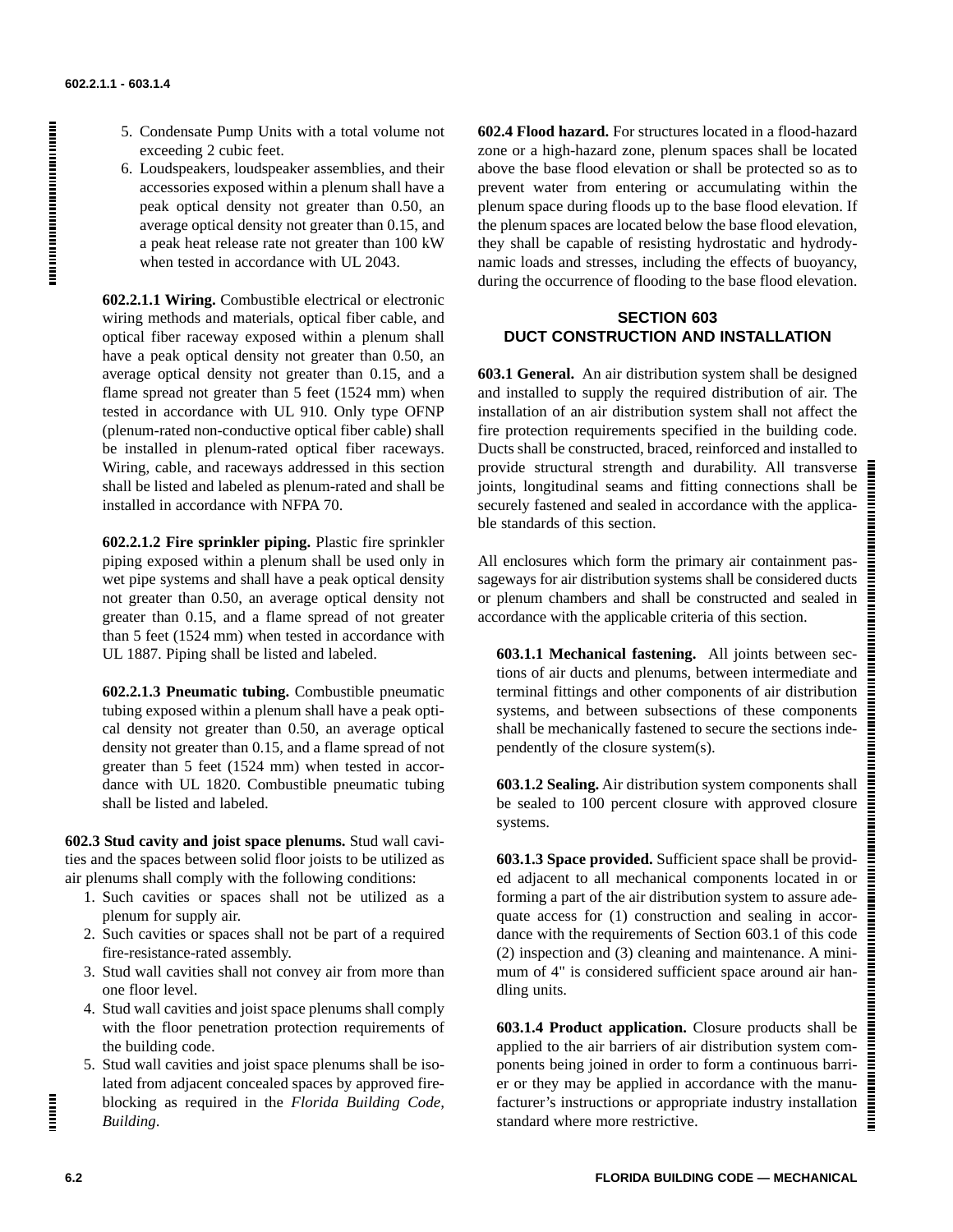**603.9.1 Approved Air Barriers.** The following air barriers are approved for use in mechanical closets:

- 1. One-half inch thick or greater gypsum wallboard, taped and sealed.
- 2. Other panelized materials having inward facing surfaces with an air porosity no greater than that of a duct product meeting Section 22 of UL 181 which are sealed on all interior surfaces to create a continuous air barrier.

**603.9.2 Approved Closure Systems.** The following closure systems are approved for use in mechanical closets:

Ē

**Contract Contract** 

- 1. Gypsum wallboard joint compound over taped joints between gypsum wallboard panels.
- 2. Sealants complying with the product and application standards of Section 603.4.2.1 for fibrous glass ductboard;
- 3. A suitable long-life caulk or mastic compliant with the locally adopted mechanical code for all applications.

**603.10 Enclosed Support Platforms.** Enclosed support platforms located between the return air inlet(s) from conditioned space and the inlet of the air handling unit or furnace, shall contain a duct section constructed entirely of rigid metal, rigid fibrous glass duct board, or flexible duct which is constructed and sealed according to the respective requirements of Section 603.1 and insulated according to the requirements of Sections 410 and 610 of Chapter 13 of the *Florida Building Code, Building*.

The duct section shall be designed and constructed so that no portion of the building structure, including adjoining walls, floors and ceilings, shall be in contact with the return air stream or function as a component of this duct section.

The duct section shall not be penetrated by a refrigerant line chase, refrigerant line, wiring, pipe or any object other than a component of the air distribution system.

Through-wall, through-floor and through-ceiling penetrations into the duct section shall contain a branch duct which is fabricated of rigid fibrous glass duct board or rigid metal and which extends to and is sealed to both the duct section and the grille side wall surface. The branch duct shall be fabricated and attached to the duct insert in accordance with Section 603.3 or Section 603.4.2, respective to the duct type used.

**603.11 Condensation.** Provisions shall be made to prevent the formation of condensation on the exterior of any duct.

**603.12 Location.** Ducts shall not be installed in or within 6 inches (152 mm) of the earth, except where such ducts comply with Section 603.7.

**603.13 Mechanical protection.** Ducts installed in locations where they are exposed to mechanical damage by vehicles or from other causes shall be protected by approved barriers.

**603.14 Weather protection.** All ducts including linings, coverings and vibration isolation connectors installed on the exterior of the building shall be adequately protected against the elements.

**603.15 Registers, grilles and diffusers.** Duct registers, grilles and diffusers shall be installed in accordance with the manufacturer's installation instructions, and shall have a flamespread  $\equiv$ rating not over 25 without evidence of continued progressive combustion and a smoke developed rating not over  $50$  when  $\overline{\phantom{1}}$ tested in accordance with ASTM E84. Balancing dampers or other means of supply air adjustment shall be provided in the branch ducts or at each individual duct register, grille or diffuser.

**603.15.1 Floor registers.** Floor registers shall resist, without structural failure, a 200-pound (890 N) concentrated load on a 2-inch (51 mm) diameter disc applied to the most critical area of the exposed face.

#### **SECTION 604 INSULATION**

**604.1 General.** Duct insulation shall conform to the requirements of Sections 604.2 through 604.11 and Chapter 13,  $\overline{\phantom{a}}$ Section 410.1.ABCD.2.1 or 610.1.ABC.2 of the *Florida Building Code, Building*.

**604.2 Surface temperature.** Ducts that operate at temperatures exceeding 120°F (49°C) shall have sufficient thermal insulation to limit the exposed surface temperature to 120°F  $(49^{\circ}C)$ .

**604.3 Coverings and linings.** Coverings and linings, including adhesives when used, shall have a flame spread index not more than 25 and a smoke-developed index not more than 50, when tested in accordance with ASTM E 84. Duct coverings and linings shall not flame, glow, smolder or smoke when tested in accordance with ASTM C 411 at the temperature to which they are exposed in service. The test temperature shall not fall below 250°F (121°C).

**604.4 Foam plastic insulation.** Foam plastic shall conform to the requirements of Section 604 of this code and of the *Florida Building Code, Building*.

**604.5 Appliance insulation.** Listed and labeled appliances that are internally insulated shall be considered as conforming to the requirements of Section 604.

**604.6 Penetration of assemblies.** Duct coverings shall not penetrate a wall or floor required to have a fire-resistance rating or required to be fireblocked.

**604.7 Identification.** External duct insulation and factoryinsulated flexible duct shall be legibly printed or identified at intervals not greater than 36 inches (914 mm) with the name

Ī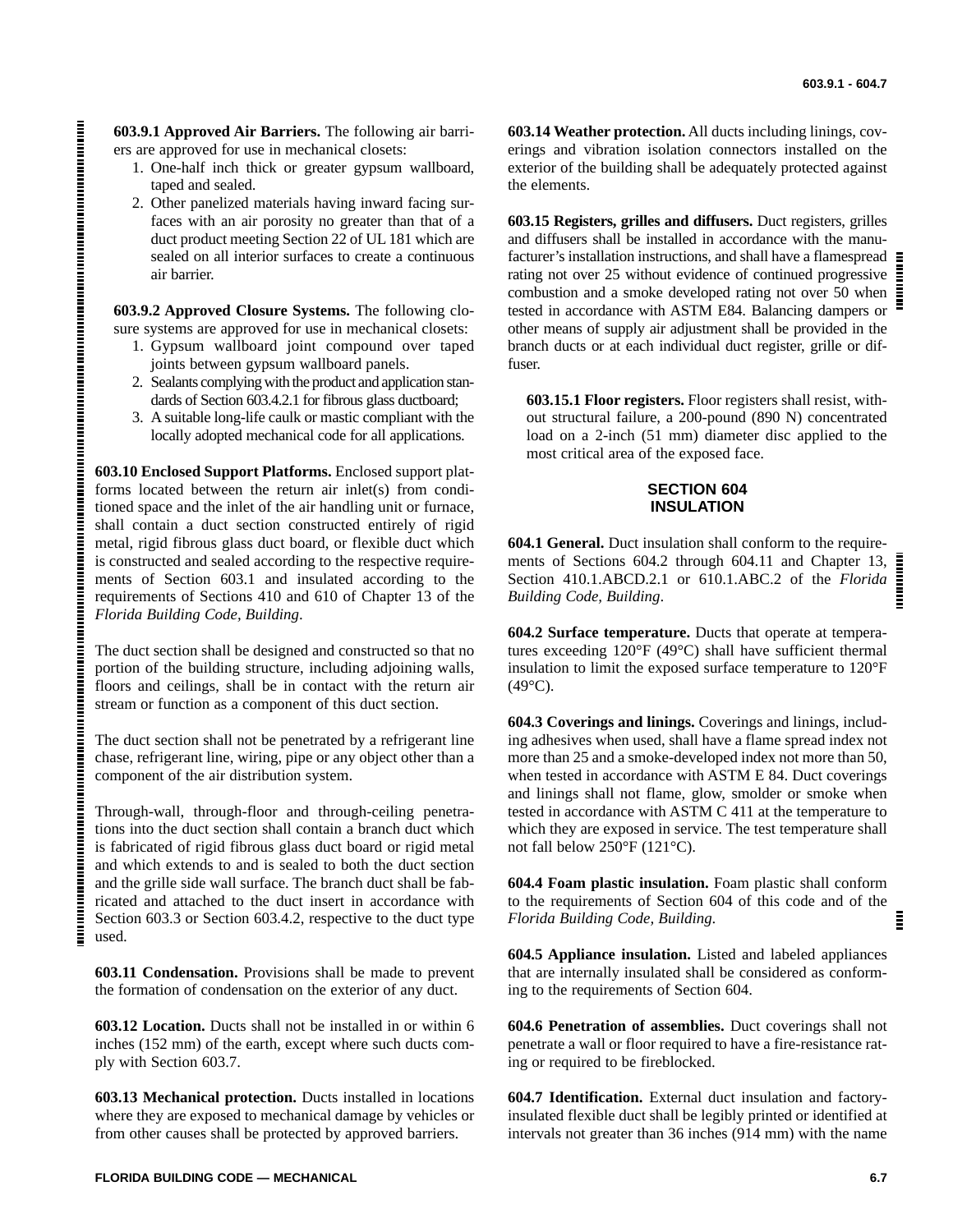of the manufacturer; the thermal resistance *R*-value at the specified installed thickness; and the flame spread and smoke-developed indexes of the composite materials. All duct insulation product R-values shall be based on insulation only, excluding air films, vapor retarders, or other duct components, and shall be based on tested C-values at 75°F (24°C) mean temperature at the installed thickness, in accordance with recognized industry procedures. The installed thickness of duct insulation used to determine its *R*-values shall be determined as follows:

- 1. For duct board, duct liner and factory-made rigid ducts not normally subjected to compression, the nominal insulation thickness shall be used.
- 2. For duct wrap, the installed thickness shall be assumed to be 75 percent (25-percent compression) of nominal thickness.
- 3. For factory-made flexible air ducts, the installed thickness shall be determined by dividing the difference between the actual outside diameter and nominal inside diameter by two.

**604.8 Lining installation.** Linings shall be interrupted at the area of operation of a fire damper and at a minimum of 6 inches (152 mm) upstream of and 6 inches (152 mm) downstream of electric-resistance and fuel-burning heaters in a duct system. Metal nosings or sleeves shall be installed over exposed duct liner edges that face opposite the direction of air flow.

**604.9 Thermal continuity.** Where a duct liner has been interrupted, a duct covering of equal thermal performance shall be installed.

**604.10 Service openings.** Service openings shall not be concealed by duct coverings unless the exact location of the opening is properly identified.

**604.11 Vapor retarders.** Where ducts used for cooling are externally insulated, the insulation shall be covered with a vapor retarder having a maximum permeance of 0.05 perm  $[2.87 \text{ ng/(s m}^2 \text{ Pa})]$  or aluminum foil having a minimum thickness of 2 mils (0.051 mm). Insulations having a permeance of 0.05 perms  $[2.87 \text{ ng/(s m}^2 \text{ Pa)}]$  or less shall not be required to be covered. All joints and seams shall be sealed to maintain the continuity of the vapor retarder.

**604.12 Weatherproof barriers.** Insulated exterior ducts shall be protected with an approved weatherproof barrier.

**604.13 Internal insulation.** Materials used as internal insulation and exposed to the airstream in ducts shall be shown to be durable when tested in accordance with UL 181. Exposed internal insulation that is not impermeable to water shall not be used to line ducts or plenums from the exit of a cooling coil to the downstream end of the drain pan.

#### **SECTION 605 AIR FILTERS**

**605.1 General.** Heating and air-conditioning systems of the central type shall be provided with approved air filters. Filters shall be installed in the return air system, upstream from any heat exchanger or coil, in an approved convenient location. Liquid adhesive coatings used on filters shall have a flashpoint not lower than 325°F (163°C).

**605.2 Approval.** Media-type and electrostatic-type air filters shall be listed and labeled. Air filters utilized within dwelling units shall be designed for the intended application and shall not be required to be listed and labeled.

**605.3 Airflow over the filter.** Ducts shall be constructed to allow an even distribution of air over the entire filter.

#### **SECTION 606 SMOKE DETECTION SYSTEMS CONTROL**

**606.1 Controls required.** Air distribution systems shall be equipped with smoke detectors listed and labeled for installation in air distribution systems, as required by this section.

**Exception:** Structures classified as R-3 occupancy type.

**606.2 Where required.** Smoke detectors shall be installed where indicated in Sections 606.2.1 through 606.2.3 and NFPA 90A-99. ☆

**606.2.1 Supply air systems.** Smoke detectors shall be installed in supply air systems with a design capacity greater than 2,000 cfm  $(0.9 \text{ m}^3/\text{s})$ , in the supply air duct.

**Exception:** Smoke detectors are not required in the supply air system where the space served by the air distribution system is protected by a system of area smoke  $\equiv$ detectors in accordance with the *Florida Building Code, Building.* The area smoke detector system shall<br>comply with Section 606.4. comply with Section 606.4.

**606.2.2 Common supply, return air and supply air systems.** Where multiple air-handling systems share common supply or return air ducts or plenums with a combined design capacity greater than 2,000 cfm  $(0.9 \text{ m}^3/\text{s})$ , the return air and supply air system shall be provided with smoke detectors in accordance with Section 606.2.1.

**606.2.3 Return and supply risers.** Where return air and  $\equiv$ supply air risers serve two or more stories and are part of a  $\equiv$ return air and supply air system having a design capacity  $\equiv$ greater than 15,000 cfm  $(7.1 \text{ m}^3/\text{s})$ , smoke detectors shall be installed at each story. Such smoke detectors shall be located upstream of the connection between the return air riser and any air ducts or plenums and between the air supply source and the first branch or take-off to the areas served. Ē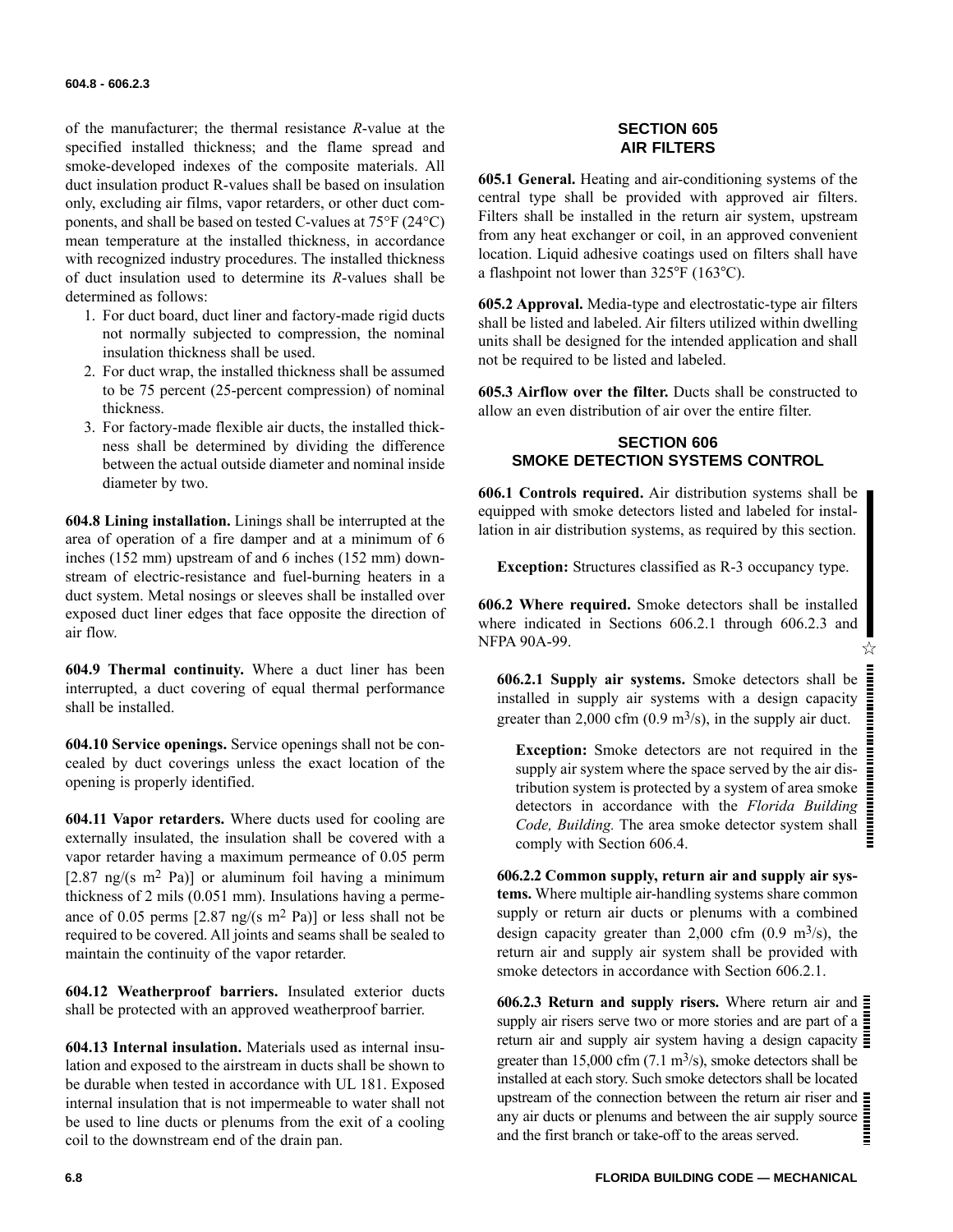- 3. Rooms or spaces containing solid fuel-burning appliances, provided that return-air inlets are located not less than 10 feet (3048 mm) from the fire box of such appliances.
- 6. A closet, bathroom, toilet room, kitchen, garage, mechanical room, boiler room or furnace room.

**918.7 Outside opening protection.** Outdoor air intake openings shall be protected in accordance with Section 401.6.

**918.8 Return-air limitation.** Return air from one dwelling unit shall not be discharged into another dwelling unit.

#### **SECTION 919 CONVERSION BURNERS**

**919.1 Conversion burners.** The installation of conversion burners shall conform to ANSI Z21.8.

#### **SECTION 920 UNIT HEATERS**

920.1 General. Unit heaters shall be installed in accordance with the listing and the manufacturer's installation instructions. Oil-fired unit heaters shall be tested in accordance with UL 731.

**920.2 Support.** Suspended-type gas-fired unit heaters shall be supported by elements that are designed and constructed to accommodate the weight and dynamic loads. Hangers and brackets shall be of noncombustible material. Suspendedtype oil-fired unit heaters shall be installed in accordance with NFPA 31.

**920.3 Ductwork.** A unit heater shall not be attached to a warm-air duct system unless listed for such installation.

#### **SECTION 921 VENTED ROOM HEATERS**

**921.1 General.** Vented room heaters shall be listed and labeled and shall be installed in accordance with the conditions of the listing and the manufacturer's instructions.

#### **SECTION 922 KEROSENE AND OIL-FIRED STOVES**

**922.1 General.** Kerosene and oil-fired stoves shall be listed and labeled and shall be installed in accordance with the conditions of the listing and the manufacturer's installation instructions. Kerosene and oil-fired stoves shall comply with NFPA 31. Oil-fired stoves shall be tested in accordance with UL 896.

#### **SECTION 923 SMALL CERAMIC KILNS**

**923.1 General. T**he provisions of this section shall apply to kilns that are used for ceramics, have a maximum interior volume of 20 cubic feet  $(0.566 \text{ m}^3)$  and are used for hobby and noncommercial purposes.

**923.1.1 Installation.** Kilns shall be installed in accordance with the manufacturer's installation instructions and the provisions of this code.

#### **SECTION 924 OVENS AND FURNACES OVER 150,000 Btu/hr**

**924.1 General.** Ovens and furnaces whose input exceeds 150,000 Btu per hour shall comply with NFPA 86.

#### **SECTION 925 ELECTRIC BASEBOARD CONVECTORS**

**925.1 General.** Electric baseboard convectors shall be installed in accordance with the manufacturer's installation instructions.

#### **SECTION 926 RESIDENTIAL RADIANT HEATING SYSTEMS**

**926.1 General.** Electric radiant heating systems shall be installed in accordance with the manufacturer's installation instructions and Chapter 27 of the *Florida Building Code*.

**926.2 Clearances.** Clearances for radiant heating panels or elements to any wiring, outlet boxes and junction boxes used for installing electrical devices or mounting lighting fixtures shall comply with Chapter 27 of the *Florida Building Code.*

**926.3 Installation of radiant panels.** Radiant panels installed on wood framing shall conform to the following requirements:

- 1. Heating panels shall be installed parallel to framing members and secured to the surface of framing members or mounted between framing members.
- 2. Panels shall be nailed or stapled only through the unheated portions provided for this purpose and shall not be fastened at any point closer than  $\frac{1}{4}$  inch (6.4) mm) from an element.
- 3. Unless listed and labeled for field cutting, heating panels shall be installed as complete units.

**926.4 Installation in concrete or masonry.** Radiant heating systems installed in concrete or masonry shall conform to the following requirements:

1. Radiant heating systems shall be identified as being suitable for the installation, and shall be secured in place, as specified in the manufacturer's installation instructions.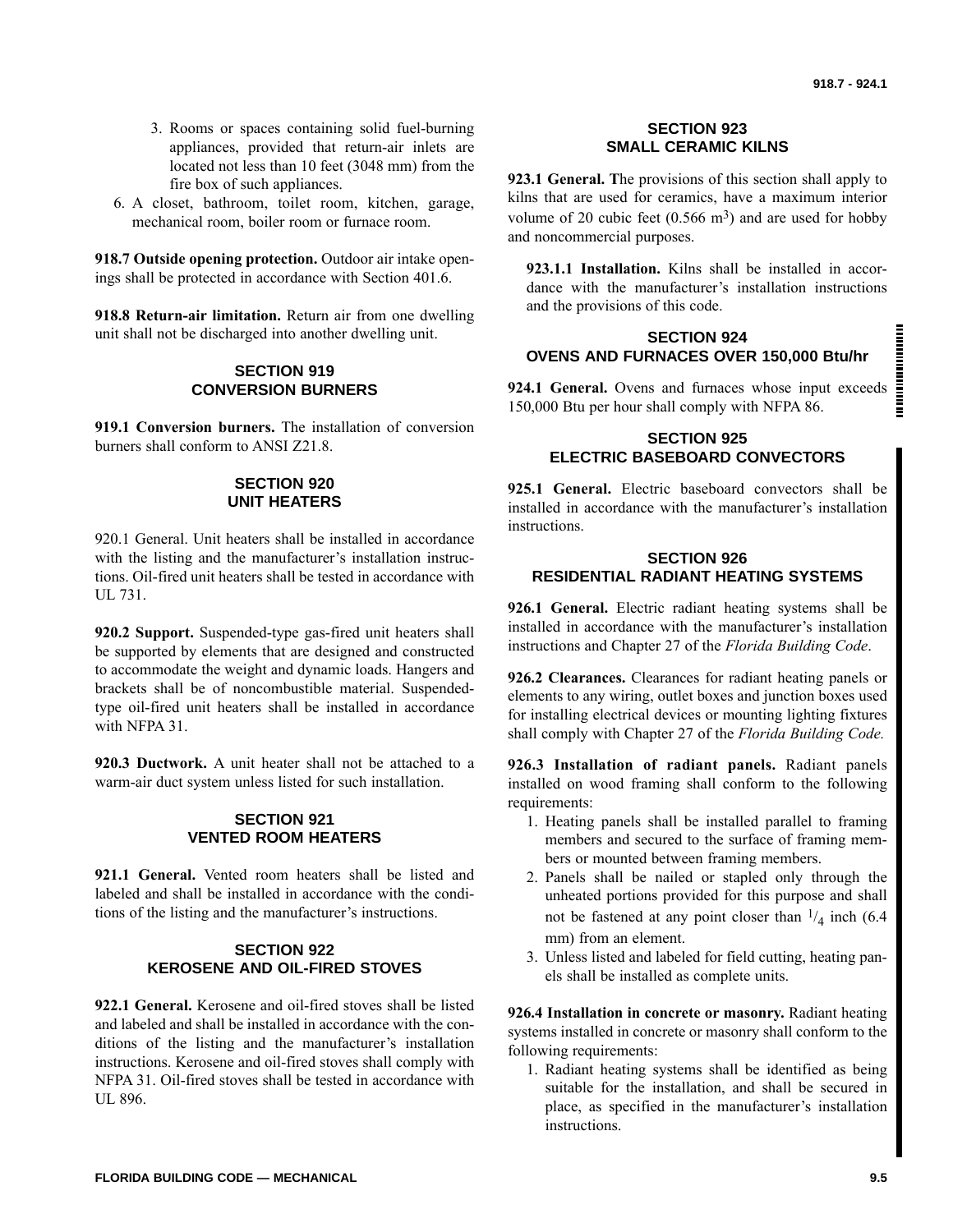2. Radiant heating panels or radiant heating panel sets shall not be installed where they bridge expansion joints unless protected from expansion and contraction.

**926.5 Gypsum panels.** Where radiant heating systems are used on gypsum assemblies, operating temperatures shall not exceed 125°F (52°C).

**926.6 Finish surfaces.** Finish materials installed over radiant heating panels or systems shall be installed in accordance with the manufacturer's installation instructions. Surfaces shall be secured so that nails or other fastenings do not pierce the radiant heating elements.

#### **SECTION 927 RESIDENTIAL ELECTRIC DUCT HEATERS**

**927.1 General.** Electric duct heaters shall be installed in accordance with the manufacturer's installation instructions and Chapter 27 of the *Florida Building Code, Building*. Electric furnaces shall be tested in accordance with UL 1995.

**927.2 Installation.** Electric duct heaters shall be installed so that they will not create a fire hazard. Class 1 ducts, duct coverings and linings shall be interrupted at each heater to provide the clearances specified in the manufacturer's installation instructions. Such interruptions are not required for duct heaters listed and labeled for zero clearance to combustible materials. Insulation installed in the immediate area of each heater shall be classified for the maximum temperature produced on the duct surface.

**927.3 Installation with heat pumps and air conditioners.** Duct heaters located within 4 feet (1219 mm) of a heat pump or air conditioner shall be listed and labeled for such installations. The heat pump or air conditioner shall additionally be listed and labeled for such duct heater installations.

**927.4 Access.** Duct heaters shall be accessible for servicing, and clearance shall be maintained to permit adjustment, servicing and replacement of controls and heating elements.

**927.5 Fan interlock.** The fan circuit shall be provided with an interlock to prevent heater operation when the fan is not operating.

#### **SECTION 928 VENTED RESIDENTIAL FLOOR FURNACES**

**928.1 General.** Vented floor furnaces shall conform to ANSI/UL 729 and be installed in accordance with their listing, the manufacturer's installation instructions and the requirements of this code.

**928.2 Clearances.** Vented floor furnaces shall be installed in accordance with their listing and the manufacturer's installation instructions.

**928.3 Location.** Location of floor furnaces shall conform to the following requirements:

- 1. Floor registers of floor furnaces shall be installed not less than 6 inches (152 mm) from a wall.
- 2. Wall registers of floor furnaces shall be installed not less than 6 inches (152 mm) from the adjoining wall at inside corners.
- 3. The furnace register shall be located not less than 12 inches (305 mm) from doors in any position, draperies or similar combustible objects.
- 4. The furnace register shall be located at least 5 feet (1524 mm) below any projecting combustible materials.
- 5. The floor furnace burner assembly shall not project into an occupied under-floor area.
- 6. The floor furnace shall not be installed in concrete floor construction built on grade.
- 7. The floor furnace shall not be installed where a door can swing within 12 inches (305 mm) of the grill opening.

**928.4 Access.** An opening in the foundation not less than 18 inches by 24 inches (457 mm by 610 mm), or a trap door not less than 22 inches by 30 inches (559 mm by 762 mm) shall be provided for access to a floor furnace. The opening and passageway shall be large enough to allow replacement of any part of the equipment.

**928.5 Installation.** Floor furnace installations shall conform to the following requirements:

- 1. Thermostats controlling floor furnaces shall be located in the room in which the register of the floor furnace is located.
- 2. Floor furnaces shall be supported independently of the furnace floor register.
- 3. Floor furnaces shall be installed not closer than 6 inches (152 mm) to the ground. Clearance may be reduced to 2 inches (51 mm), provided that the lower 6 inches (152 mm) of the furnace is sealed to prevent water entry.
- 4. Where excavation is required for a floor furnace installation, the excavation shall extend 30 inches (762 mm) beyond the control side of the floor furnace and 12 inches (305 mm) beyond the remaining sides. Excavations shall slope outward from the perimeter of the base of the excavation to the surrounding grade at an angle not exceeding 45 degrees (0.79 rad) from horizontal.
- 5. Floor furnaces shall not be supported from the ground.

#### **SECTION 929 VENTED RESIDENTIAL WALL FURNACES**

**929.1 General.** Vented wall furnaces shall conform to ANSI/UL 730 and be installed in accordance with their listing, the manufacturer's installation instructions and the requirements of this code.